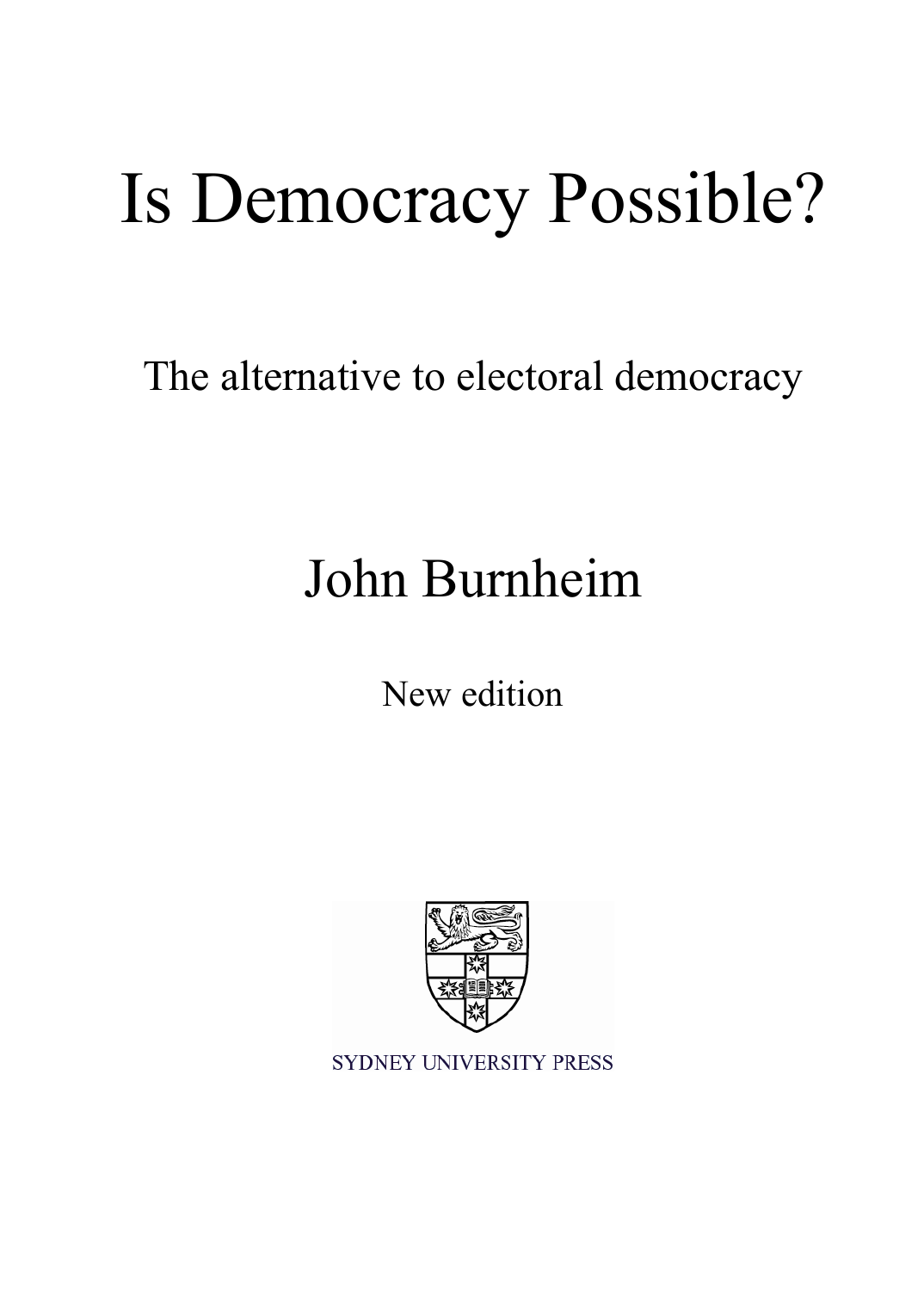SYDNEY UNIVERSITY PRESS Print on Demand Service SETIS at the University of Sydney Library University of Sydney www.sup.usyd.edu.au

New Edition Sydney: Sydney University Press 2006

© 2006 John Burnheim

First published Polity Press 1985.

#### **Reproduction and Communication for other purposes**

Except as permitted under the Act, no part of this edition may be reproduced, stored in a retrieval system, or communicated in any form or by any means without prior written permission. All requests for reproduction or communication should be made to Sydney University Press at the address below:

Sydney University Press Fisher Library University of Sydney NSW Australia 2006

E-mail: info@sup.usyd.edu.au

ISBN 1 920898 42 5

978-1-920898-42-7

For current information see http://purl.library.usyd.edu.au/sup/1920898425

Designed and Printed in Australia at the University Publishing Service University of Sydney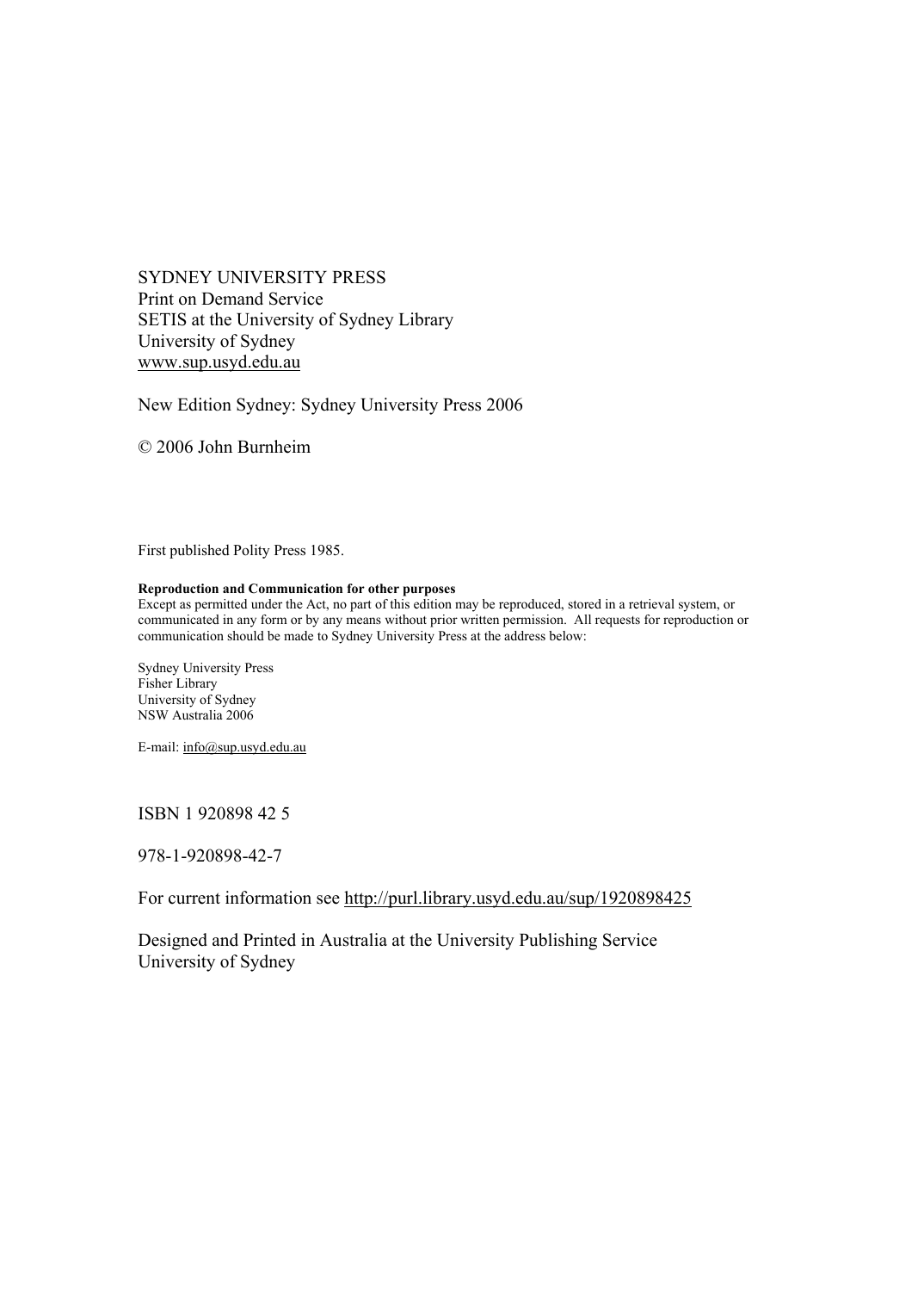# **CONTENTS**

| Preface<br>Introduction<br>1<br>Democracy and the state<br>Democracy and bureaucracy<br>2<br>3<br>Democracy and representation | X111 |
|--------------------------------------------------------------------------------------------------------------------------------|------|
|                                                                                                                                |      |
|                                                                                                                                |      |
|                                                                                                                                | 1    |
|                                                                                                                                | 16   |
|                                                                                                                                | 40   |
|                                                                                                                                | 62   |
| 4<br>Democracy and markets                                                                                                     | 96   |
| 5<br>Is demarchy possible?                                                                                                     | 121  |

# Index 143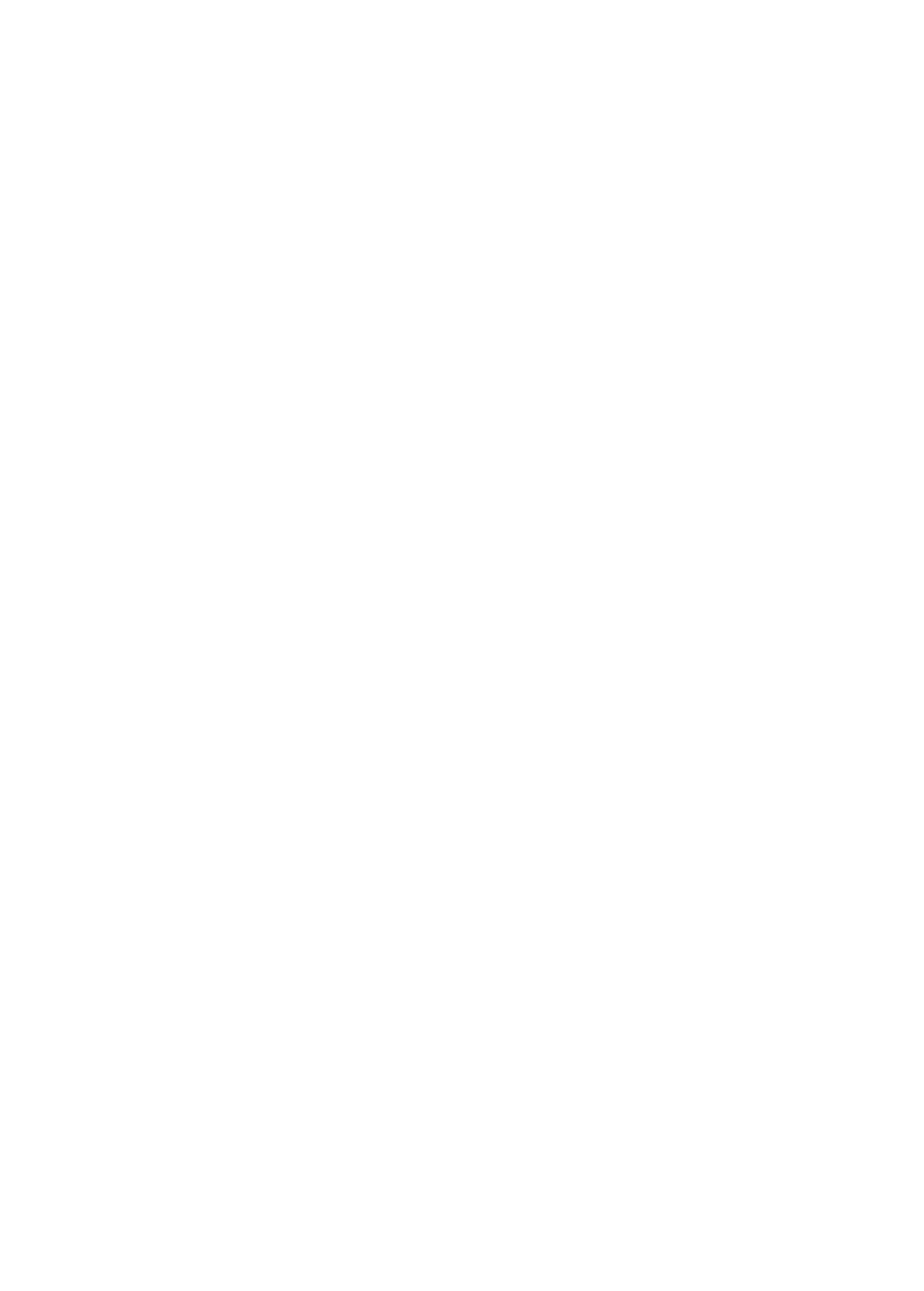# **Preface to the second edition**

The first edition of this book came at the end of an epoch of radicalism. The audience to which it was addressed had already lost interest in revolutionary change. Classical socialist assumptions were largely discredited and the spectacular collapse of the eastern European regimes was not far off. Libertarian, Thatcherite and managerial prescriptions for dealing with social, political and economic problems were in the ascendent. My preoccupation with participatory democracy seemed a hangover from the sixties and seventies and my attempts to address Marxist concerns were further evidence of the irrelevance of what I had to say.

A generation later those changes seem to have run their course and many of the problems that concerned me remain unsolved. In particular, much thinking on the left seems bogged down in nostalgic recall of the great days of the welfare state. I am not enamoured of either the state or bureaucracy. So I see the welfare state as at best an interim form of provision of public goods until we can develop a more flexible and genuinely participatory alternative. In note 8 of the last chapter I suggested that this book "can be read as an attempt at a radical rethinking of socialism in reply to Hayek's rethinking of liberalism". In particular I wanted a way of providing public goods that would have the flexibility and responsiveness of the market. What it retains from the original preoccupations of socialist thinking are concerns about participatory democracy and about the importance of public goods. I believe it has a lot to offer those who are dismayed by the way neo-liberalism has sacrificed participation to efficiency and public to private goods. At the same time I have to plead for a certain tolerance of the books faults.

The summary and rather dogmatic form in which the argument is presented was intended to provoke a lively debate by providing obvious targets for objections. My hope was that such objections would enable me to refine and clarify my positions in response to them. It had the opposite result, being dismissed as irrelevant, hubristic speculation. It offered no program for action and no concrete suggestions about how any specific contemporary problems might be tackled. Nothing for the activist and very little for the serious critic of contemporary politics.

As the product of a philosopher trespassing into political theory the book failed to articulate its theses adequately as a contribution to either discipline. In part this reflected my scepticism about most of what passed for theory in both disciplines. In philosophy I came to agree with Wittgenstein that philosophy is a matter of "assembling reminders for a purpose", mainly to free ourselves from the tyranny of entrenched forms of discourse. In political theory I was influenced by the historical readings of political theory by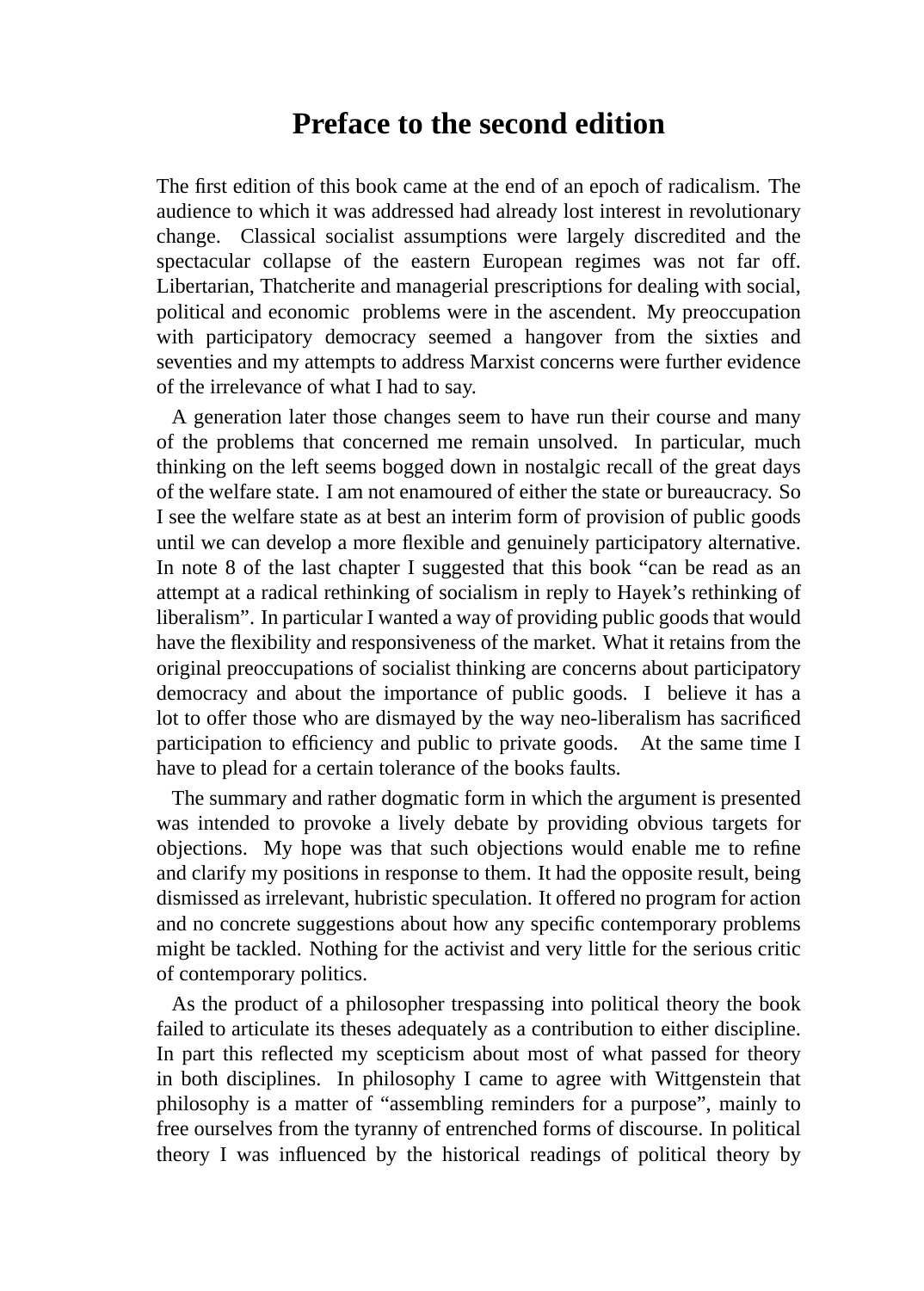Quentin Skinner and others. I saw myself as offering suggestions for possible procedures and practices rather than a theory.

Having given some thought to the question of rewriting the book, I have decided against doing so. I have been retired from academic life for many years and no longer have a close acquaintance with much of what has been written since about 1990. I still like the introduction, but the first two chapters on the state and bureaucracy now seem too schematic. Their general thrust seems to me still apposite, but to be adequate to their role in the argument they would need to be filled out with a lot of contemporary material. They reflect preoccupations that relate to the Cold War and to political and economic situations and practices that have changed very substantially. In some ways, I believe subsequent developments have vindicated my contentions, but to recast these chapters in the light of current developments would be to put too much emphasis on dealing with present problems. My perspective, which I hope the reader will indulge for the sake of argument, is a long-term one.

The third chapter is the core of the book. It attempts to show that it is conceivable that a polity organised by negotiation between specialised authorities would work much better than on based on centralised authority. It is inevitably speculative. On the other hand, it does have the advantage of not resting on predictions about the future. My concern throughout is with procedures, the conditions in which they can work and the kinds of results they tend to produce if they work effectively. Inevitably, since the procedures I advocate have not been tried, there is no empirical evidence to back up the claims made for them. What I am urging is that this new social technology is worth trying out.

Chapter four introduces some neglected considerations, but as an argument it is the weakest section of the book and its suggestions about what needs to be done are particularly sketchy, speculative and inadequate.

#### **Why read it?**

In the light of these admissions what inducement can I offer to anybody to read this text a generation after it was written?

As far as I know it still offers an approach to the problems of political authority and political organisation that is unique in several respects. However sketchily, it offers a practical solution to the problems of authority and decision-making that incorporates the best of each of the major twentieth century solutions while avoiding their characteristic vices. From the freemarket liberals it takes an appreciation of the strengths of the market, its efficiency, flexibility and the opportunities it offers for initiative. From socialism it takes its concern with public goods, social relationships and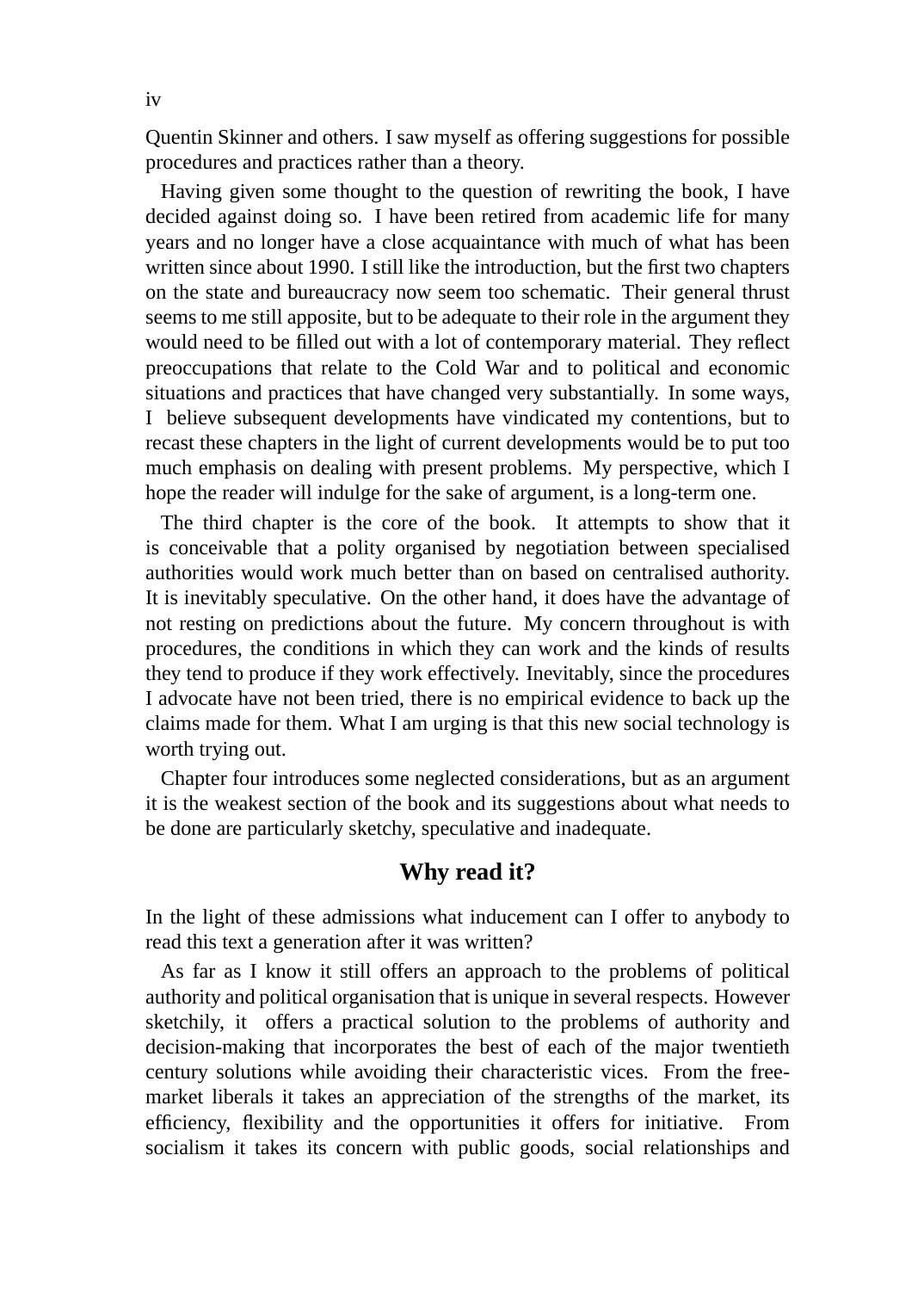effective access to political power. It claims to show how these socialist goals might be achieved in a market economy through new ways of structuring political decision and representation, avoiding the concentration of power and bureaucracy that vitiated socialist regimes.

At a theoretical level it is a set of reflections on the claim that the authority of individuals and groups should be limited to those matters that affect them substantially and directly. In this context it challenges all claims to sovereignty, not only totalitarian ones, but also those characteristic of contemporary democratic nation-states. In part this view rests on a claim about the structuring identities. We each belong to many partial, overlapping communities in virtue of our work, our residence, our recreations and a host of shared needs. In every aspect of our lives we are offered choices between alternatives that are constituted and linked in pre-established forms, sometimes by various markets, sometimes by the means at our disposal, our talents, inclinations, education and family, and sometimes by legal and institutional constraints and opportunities.

Politics is concerned with preserving, developing or changing the alternatives open to us. Traditionally all political jurisdiction has been based on territorial boundaries. These in turn were based on various titles of ownership of land. Nearly everybody made a living from the land to which they belonged. Most relationships were fairly simple and confined to a small area. Nation-states were formed out of wars over jurisdiction based on domination of a piece of land by force. National concerns were seen as nobler than merely local ones. Nationalism in many of its variants became a religion.

In such a context the state strove to secure the identification of its scattered subjects with the institutions through which they were to be turned into citizens. The same laws and legal institutions must apply to all. The law defined status, ownership, binding relationships and the limits of acceptable behaviour. The economy must be regulated in the national interest, especially the interest of the sovereign. The same religion and culture should be shared by all citizens and all divisive foci of identity suppressed or coopted into the national identity. The state required its citizens not only to be loyal but to be ready kill others and risk their very lives in order to preserve it from domination by other states. The state thrived on demonising its enemies, internal and external.

The folly and futility of this way of ordering things is widely recognised, but the alternatives, devolving power to smaller geographic communities and to international authorities, are seen as unsatisfactory because of the dangers of local chauvinism on the one hand and the difficulties of controlling international bodies democratically on the other. What this book suggests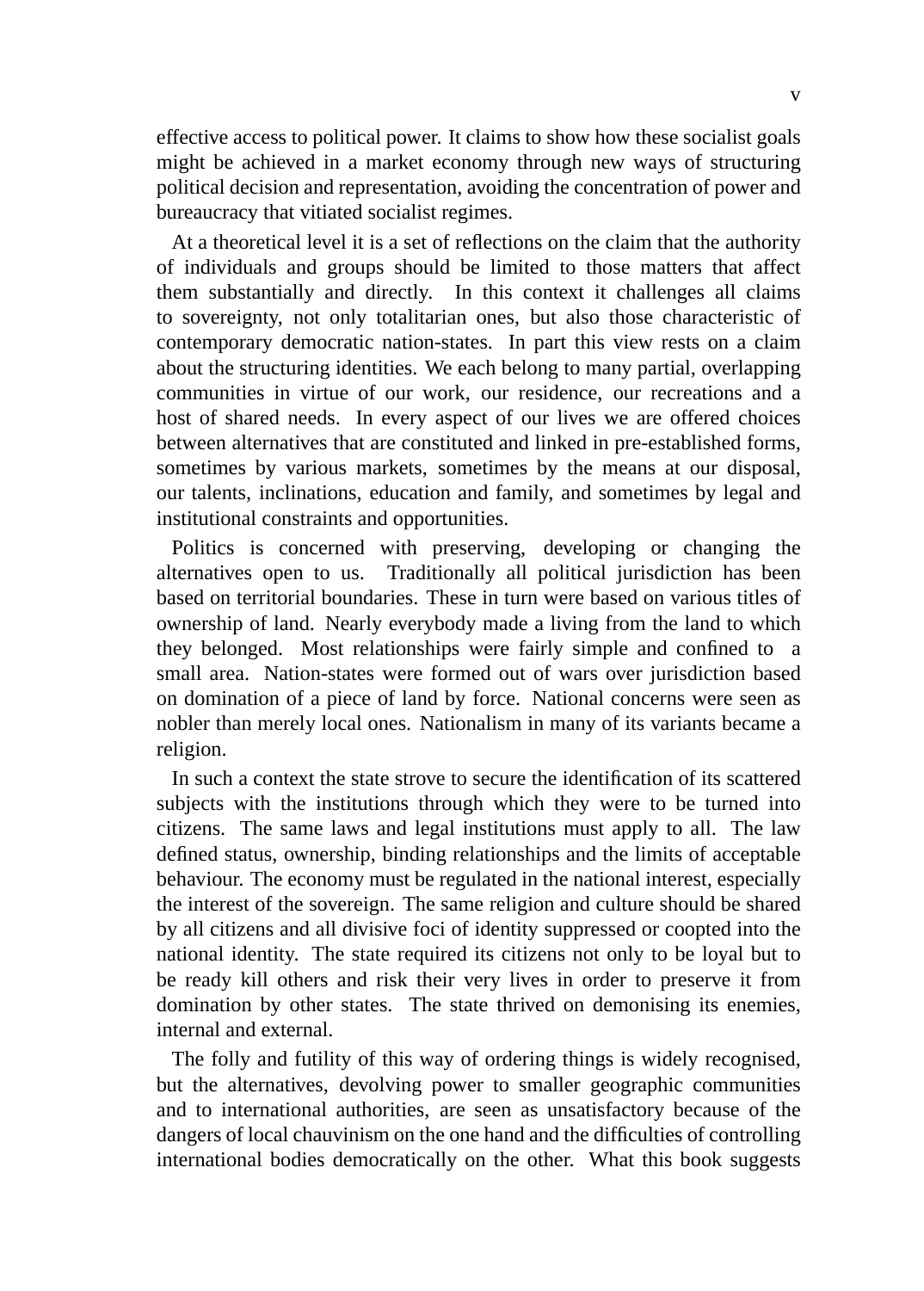is that in general the solution to the inadequacies of the nation-state is to recognise the specific authority of committees representative of the various overlapping partial communities to which each of us belong through our relationships, activities and needs. Some of these will be very local, but many will be global in their scope. How they are to be constituted and controlled is spelled out in what follows.

One of my hopes in writing the book was that its proposals might appeal to reformers in socialist states who wanted to introduce a market economy while still retaining some traditional socialist concerns about public goods. So I was heartened to receive a letter, posted in Norway, from a young activist in Archangel, who wanted to translate the book into Russian. I agreed enthusiastically, and he put a good deal of work into the project. Meanwhile, the Soviet Union collapsed and I received a forlorn letter saying that in the new Russia there was little prospect of its being published and less of it receiving serious attention.

I still have some hopes that Chinese reformists may find it interesting. My main hope remains that people of all sorts who are concerned about the problems that face our contemporary democracies may find it stimulating to step back from the plethora of current policy questions and devote more attention to questions of procedures of representation and decision-making. The basic conviction underlying my approach to our problems is that social relationships and structures are built up out of our social practices, our ways of doing things. In our social lives we can do individually and collectively only those things we have a way of doing, a set of steps that we can take that have a definite meaning and effect in virtue of the conventions governing them.

It is useless to expect an autocrat, however benevolent, to recognise political rights. The practices and institutions that could guarantee such rights simply do not exist in an autocracy. In Socialist Eastern Europe the joke used to be: We pretend to work and they pretend to pay us. The arrangements mimicked a labour market, but it could not work as one because the essential procedures and structures were missing. Nearer home we are all aware how legal and bureaucratic solutions to problems so often fail simply because legal and bureaucratic procedures are inappropriate to dealing with them. "Treat everybody the same" is an excellent way of proceeding in some contexts, but disastrous in others. So often it ends up treating badly just those who most need consideration.

There is an enormous literature about what "we" need to do to deal with the various problems that face us. Much of this literature is entirely ineffectual, even when there is a great deal of agreement about what needs to be done, because the institutions that might give effect to many of its recommendations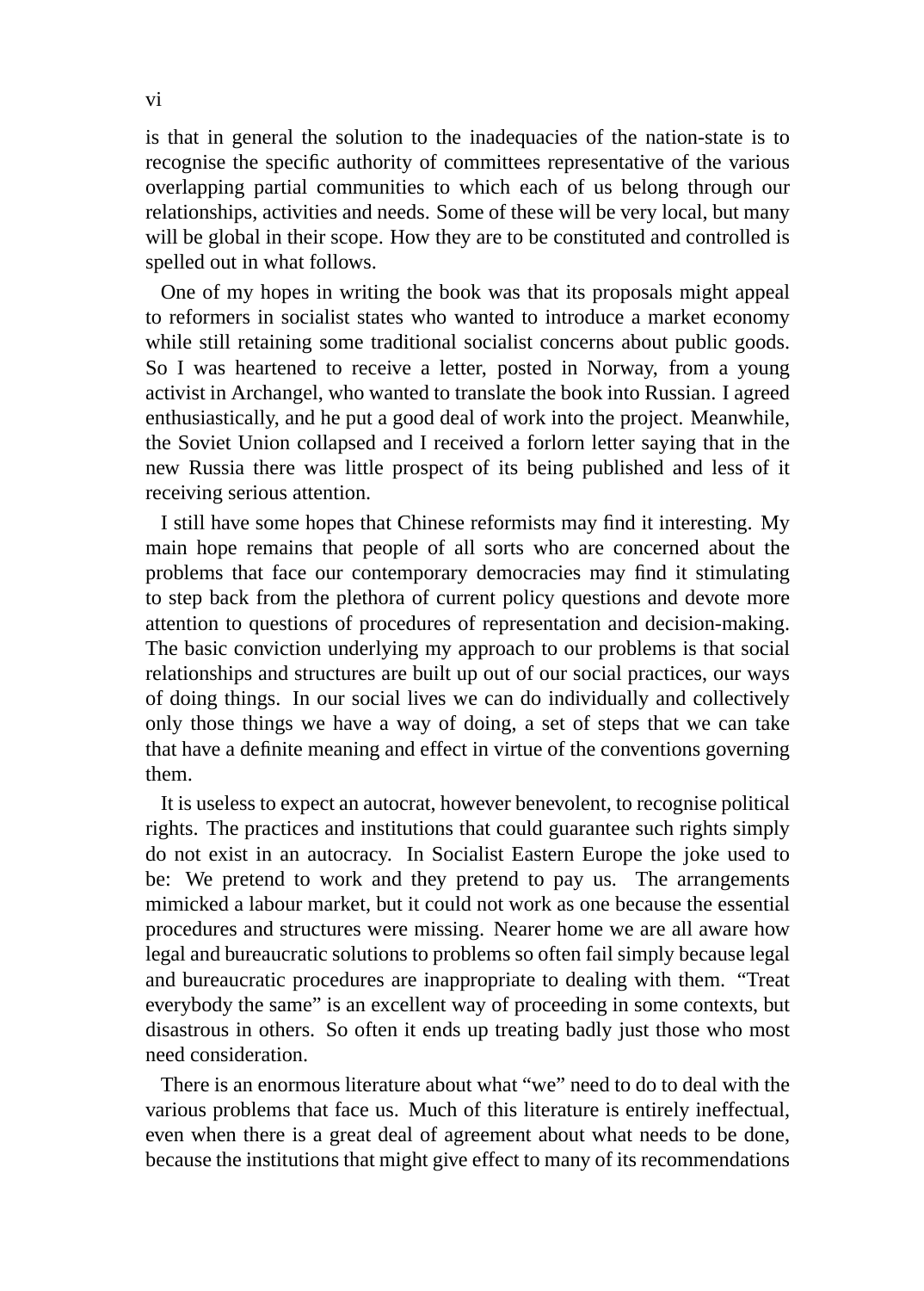do not exist. "We" are impotent. Bodies that depend on agreements between sovereign states are always going to be at the mercy of the internal politics of each state, particularly of the most powerful states, which always have veto, if only because nothing much can be done without their active cooperation. In the arenas of domestic power politics considerations about global problems are just one among many items that enter into the game of power trading. They have no clear constituency. So they lose out. Genuinely international authorities must rest on a firmer basis. How they might be constituted is one of the themes of this book.

#### **A Major change of view**

At various places in the text I endorse Marxist<sup>1</sup> analyses of class conflict, without ever conceding the claim that the only solution to these conflicts is a classless society to be achieved by a proletarian revolution. I have always thought that that claim rests on a number of errors, notably about the ultimate possibility of a complex economy without market exchange and about the desirability of change by violent revolution.

However, I have continued to recognise that there is an inevitable conflict of interest between capital and labour, employer and employee, both at the level of the particular firm and at the level of the economic system. What I now reject is a class analysis of these conflicts. Instead, I want to emphasise how these conflicts are entwined with other conflicts of interest and how they are instantiated in the lives of most individuals and groups.

As consumers we all want cheaply priced products, produced by low wage labour. We support the firms that extract the most productivity. We may react against particular instances of gross exploitation, but ordinarily we look for value for our money. Similarly, as contributors to - funds or investors most of us are in the position of having to look for profitable capital investment. In effect, we want to be paid well while others are paid as little as possible.

At the level of the national economy we are concerned about its "competitiveness" internationally and about efficiency in the use of capital and labour quite as much as about social justice. In the short run at least the capacity of the economy to finance social programs to redress the market's failure to provide for the disadvantaged depends on the prosperity of the economy. And so on.

These conflicts are inherent in the system of a labour market, which we have no prospect of abolishing. To portray them as a matter of conflict between distinct classes of "haves" and "have-nots" is to falsify the problems they pose. Obviously they impact on different individuals and groups quite differently. Very many people get a big share of the disadvantages of the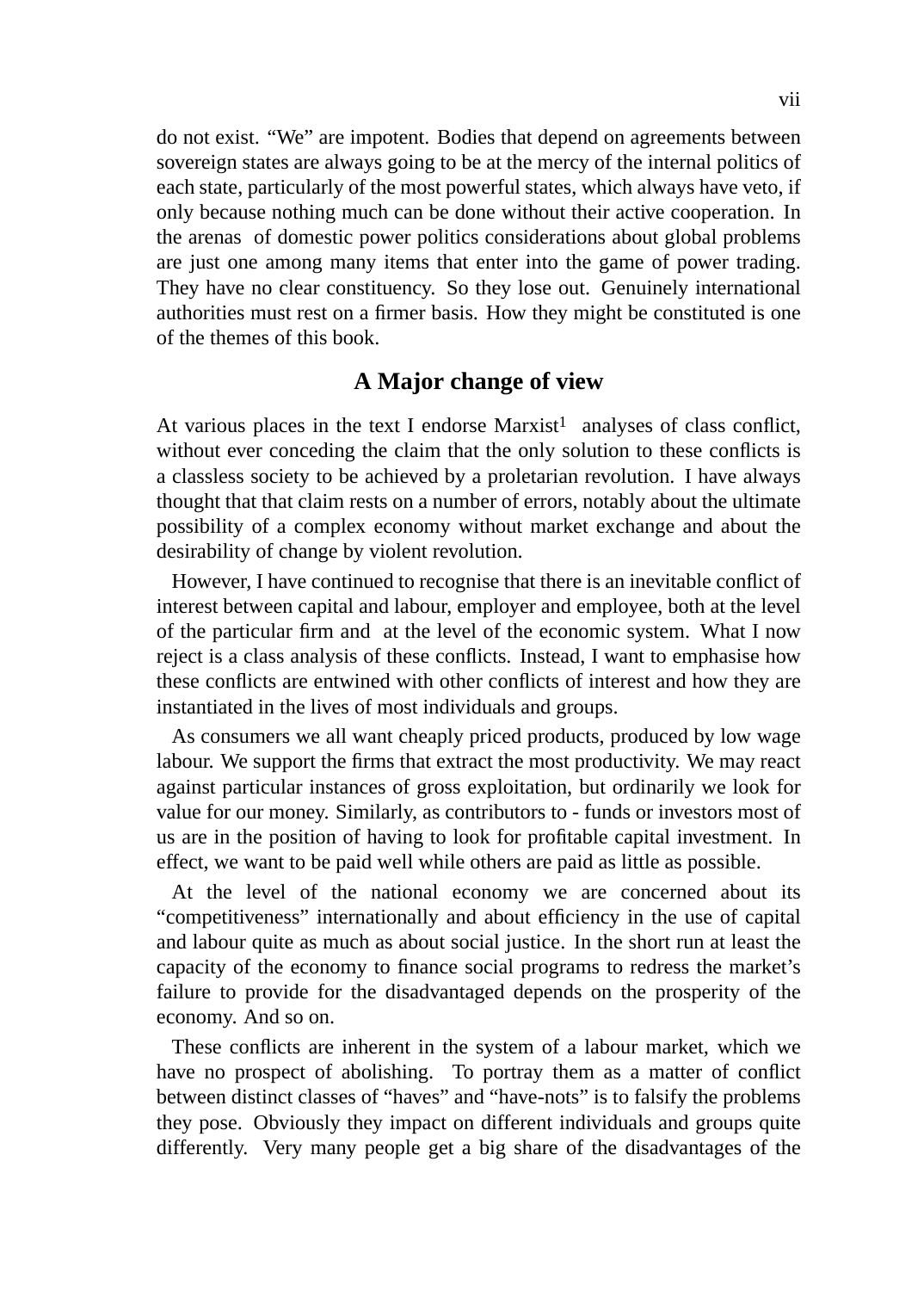system as compared with the number of those who benefit most from it. Nevertheless it is wrong to see their disadvantages as springing crucially from the capitalist system. Often those disadvantaged by capitalism would be disadvantaged in almost any arrangement. Their disabilities come from historical, environmental and genetic sources, though those disabilities are aggravated by any competitive context. They need help and the problem of providing that help is not just a question of "charity". The doctrine that people do not have a right to a decent life, but only a right to compete for it is inhuman.

There is no reason to conceive all the ills that afflict so many people under capitalism as a matter of exploitation. The worst aspect of our present system is the gross inequality between nations. In the case of Third World countries the major problems arise from their having little to sell that will sell in the international market. Their natural resources are poor, they lack both capital and managerial skills and their labour is not needed by those who have the resources to make use of it. The idea that there is a clear, objective, supremely important interest in expropriating the capitalists that is common to the majority of people in all countries rests on a simplistic analysis. The idea that this should lead to politico-military revolution is a disastrously illusory objective.

More generally, the procedure of attributing conflicts of interest to conflicts between social classes or other groupings is rarely useful in understanding these conflicts or dealing with their effects. In a modern complex society most people belong to very many interest groups, occupational, educational, aspirational, geographic, cultural, political, recreational, religious and so on.2 The relations they establish in each field of interest may be of greater or lesser importance to different individuals and groupings both in their own estimation and in their actual outcomes. What turns out to be decisive in any given conjuncture is a matter of historical contingencies.

#### **Violence**

Human history has been a history of organised violence based on religious, cultural, political and economic conflicts. People have seen violence as the only means of bringing about a definitive resolution of major conflicts because if successful it destroys the power of the enemy, it is hoped, permanently. It rarely succeeds, instead breeding a desire for revenge that perpetuates violent conflict. That organised violence has been so intractable is not just a matter of the violent propensities of individuals. Most people most of the time have seen social relations as ultimately a matter of dominating or being dominated, in a Hobbesian state of nature.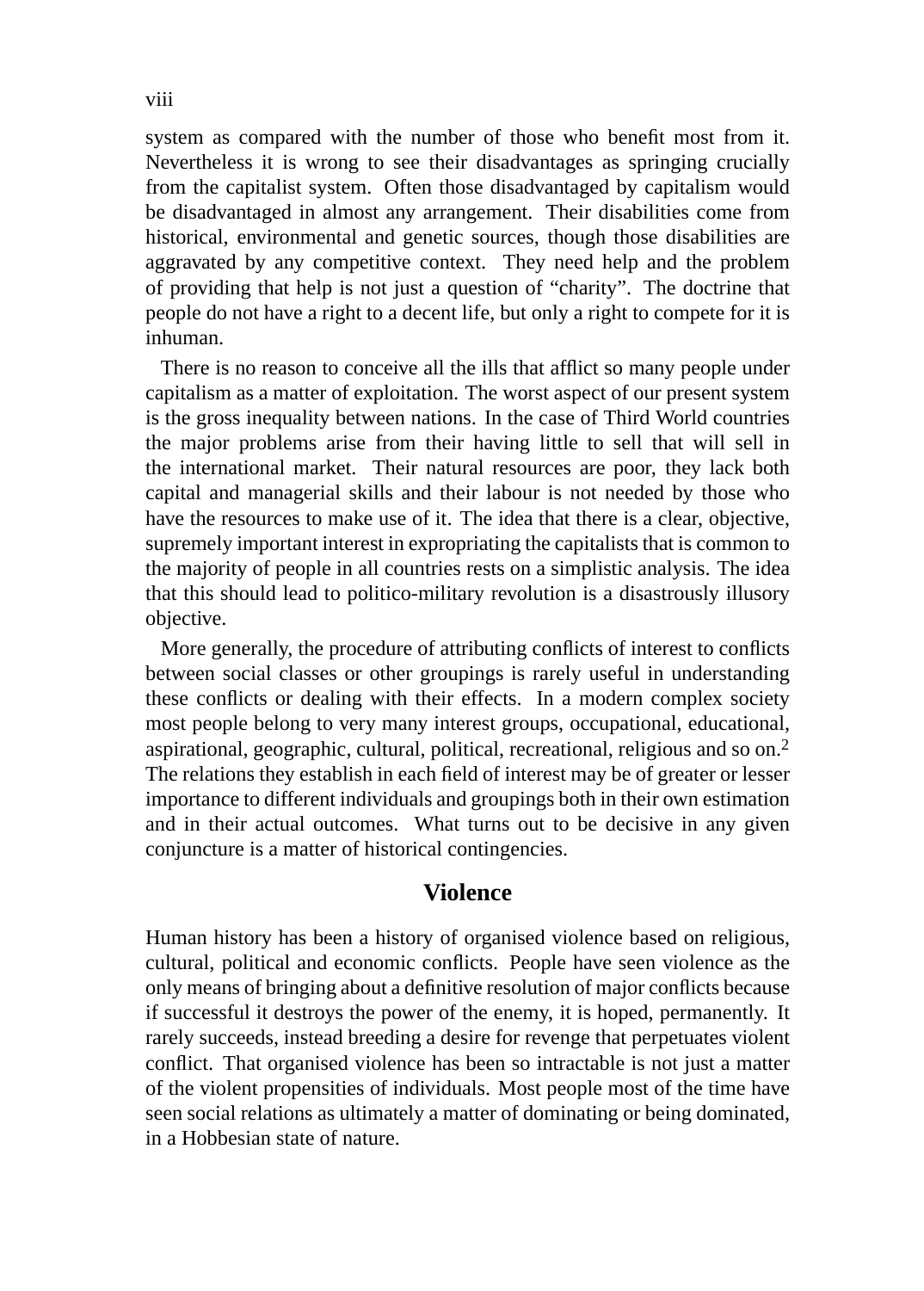It is only very recently and hesitatingly that we have come to grasp the possibility of a consensual order based not on agreement about what is true and important but on agreement about procedures for making decisions about what needs to be done by collective action.

There are two sides to this possibility. The first is agreement not to pursue a resolution of most conflicts through coercive social organisation but through social interactions that use non-coercive means. All the questions traditionally regarded as of supreme importance, about what is true and ennobling, about our ultimate personal and communal purposes are to be excluded from the field of violent conflict. Many different reasons may be given for this policy, ranging from extreme scepticism or extreme individualism to a hatred of violence or the celebration of diversity. In any case, on most matters if we cannot reach agreement we agree to differ, if only for practical reasons.

This side of the possibility of a consensual order seems fairly secure, in spite of the resurgence of religious fundamentalism. Even extreme fundamentalists are reluctant to admit to imposing their religious views on others, even when they in fact do so. It is true that we have become increasingly aware that very significant power is exercised by non-coercive means. Renunciation of threats of force is not sufficient to guarantee a social order without oppression. The enlightenment confidence in the capacity of reason to liberate people from fear, subjection and falsehood has been profoundly shaken. Still hardly anybody now believes that authoritative imposition of a religious, cultural or philosophical answers to social problems is either possible or desirable.

The other side is more problematical. Recourse to violence as the necessary means of confronting violence continues to be accepted in theory and in practice even by states that are committed to freedom and peace as supremely valuable. The idea that only violent action can defeat entrenched repression continues to be accepted not only by extremists but by most people, albeit reluctantly, in the name of realism. In this book I have argued that this orientation to violence as the ultimate decision procedure can be reversed only when the concentration of all legitimate power in the state is radically eroded by establishing a network of authoritative institutions that are quite independent of the state or anything like it.

#### **A Darwinian Perspective**

We are only gradually coming to accept the overwhelming evidence that order of a very efficient and effective kind can grow out of adaptation by organisms to changes in the conditions under which they strive to survive and reproduce themselves, without any plan or guiding hand. Again we have had striking evidence of the capacity of a free-market economic system to produce an abundance of goods and services very efficiently. The astounding successes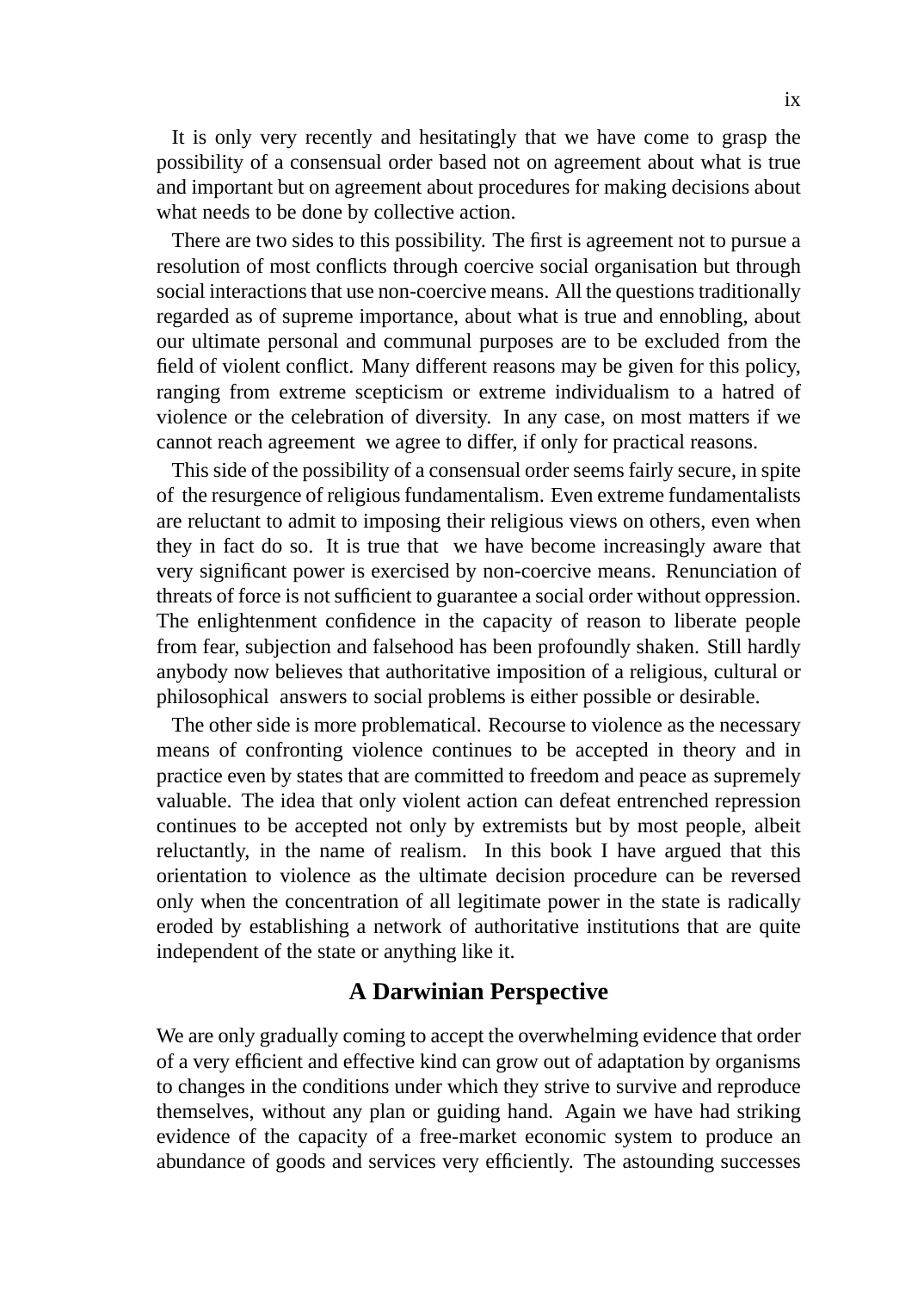of modern science have likewise come about in spite of the utter inadequacy of all the philosophies that have prescribed what science should be doing.

At first sight all of these endeavours are extremely wasteful. In each case success emerges unpredictably from an enormous mass of failures that in retrospect appear to have served no useful purpose. Indeed, in many respects each process is a history of destruction of projects that might well have flourished if only various extraneous events had been different or had occurred at a different time. The contrast between the processes of evolution and our utilitarian models of instrumental rationality could hardly be more complete. In our system of production it is institutionalised in the contrast between the anarchy of the stock market and the tightly disciplined organisation of the factory.

One way of describing what is being attempted in this book is to displace the model of the factory or the tightly organised firm as the paradigm of rational social organisation in favour of the unorganised adaptive rationality of an open-ended evolutionary process. If it is looked at as simply a means to an end such a process will inevitably appear extremely wasteful. The apparent waste is inevitable. Even in intellectual enquiries we usually do not know what we have been looking for until we find it. We only learn what questions we should have been asking when we find the answers. Living is mostly blind experimentation and success a matter of happy accident. What we come to see as success is what survives amid the scramble of competition.

In the context of competition, what does not survive is seen as failure, wasted effort. It is only when the particular components of the process are seen as being worthwhile, in spite of their ultimate failure, that we can see the whole as worth all the fuss. We need to cherish the dinosaurs and the dodos, the phlogistons and the utopias. What appears as waste by the standards of means-ends rationality is in fact the substance of life. Its value is not to be measured exclusively by some retrospectively imposed teleology but in terms of its own context, objectives and striving. Dinosaurs are not just failed mammals, nomads not just people who did not discover agriculture, discarded ideas not just mistakes.

More fundamentally, we have to recognise that in every kind of progress something is lost. There is no philosophical measure of progress that can stand outside the process and decide what constitutes genuine progress and what is a departure from the right order of things. The fact is that we can come to envisage certain possibilities only when they emerge from a process of change that was not directed to bringing them about. Our assessment of progress involves our relative assessments of unexpected new possibilities and the expectations and preferences derived from the old context that the new is disrupting. Against both instrumental rationality and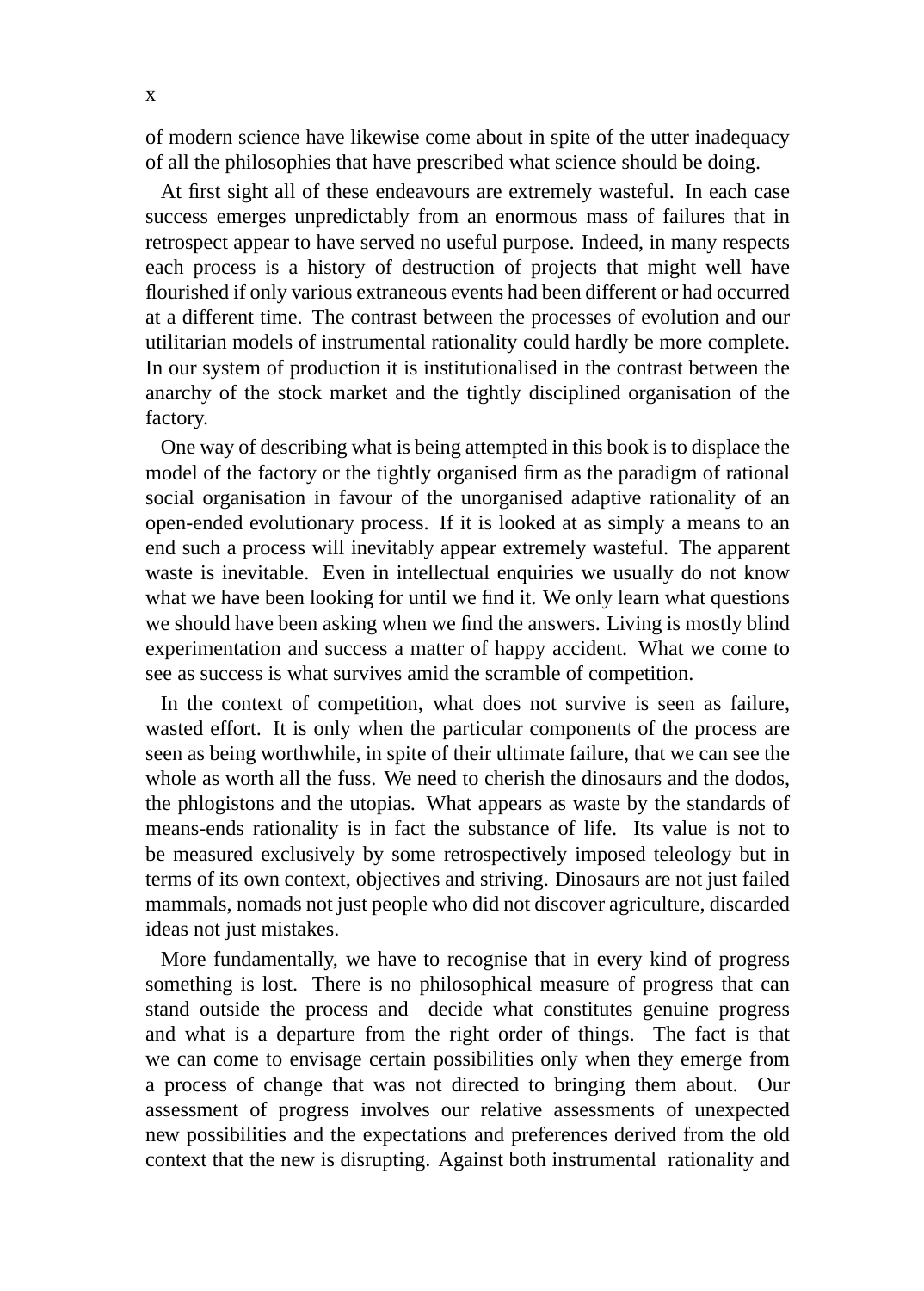adaptive rationality, traditionalisms of all sorts deplore the destructive effects of both uncontrolled change and over-controlled change. But traditionalist orthodoxies inevitably collapse as their idealised referents vanish into contingent historical particulars. Even the fundamentalists find that their sacred texts refuse to stand still.

The frightening image that emerges is of our being adrift without rudder or compass at the mercy of the viewless winds and waves. But the fear is misplaced. We do have the means to adapt to our situation, to make the most of the opportunities it offers, to construct institutions and practices that instantiate values and concerns that are genuine, even if their value is limited to a certain historical context. Once we accept not only our personal limitations, but the finitude and contingency of our best aspirations, we will not devalue our particular efforts and achievements simply because they share our limitations. If we are adrift we can improvise a paddle and by dint of paddling and good luck eventually reach a shore. The shore we reach may not be where we wanted to go, but perhaps we can negotiate some acceptable arrangement with the natives until we find something better. In doing what we can to make the best of our situation we will quite probably be making our small contribution to the emergence of a new order that in some respects at least and by some relevant measures is an improvement on the old.

The process involves a lot of efforts that fail in the tasks they set out to perform. That may well turn out to be the case with this book. It will still have been worth the effort of writing it, and perhaps even of reading it.

John Burnheim Sydney, Australia 1 May 2006

#### **Notes**

1. In general I agree with the criticisms of classical Marxist doctrines made by the so-called analytical Marxists, G A Cohen, J Roemer and J Elster. See especially J Elster *Making sense of Marx*, Cambridge U P, 1985 and J Roemer *A general theory of exploitation and class*, Harvard U P, 1982.

2. See the work of Manuel Castells on the Network Society. An accessible introduction is Martin Ince, *Conversations with Manuel Castells*, Polity, 2003. Also R Florida, *The rise of the creative class*, Basic Books, 2002.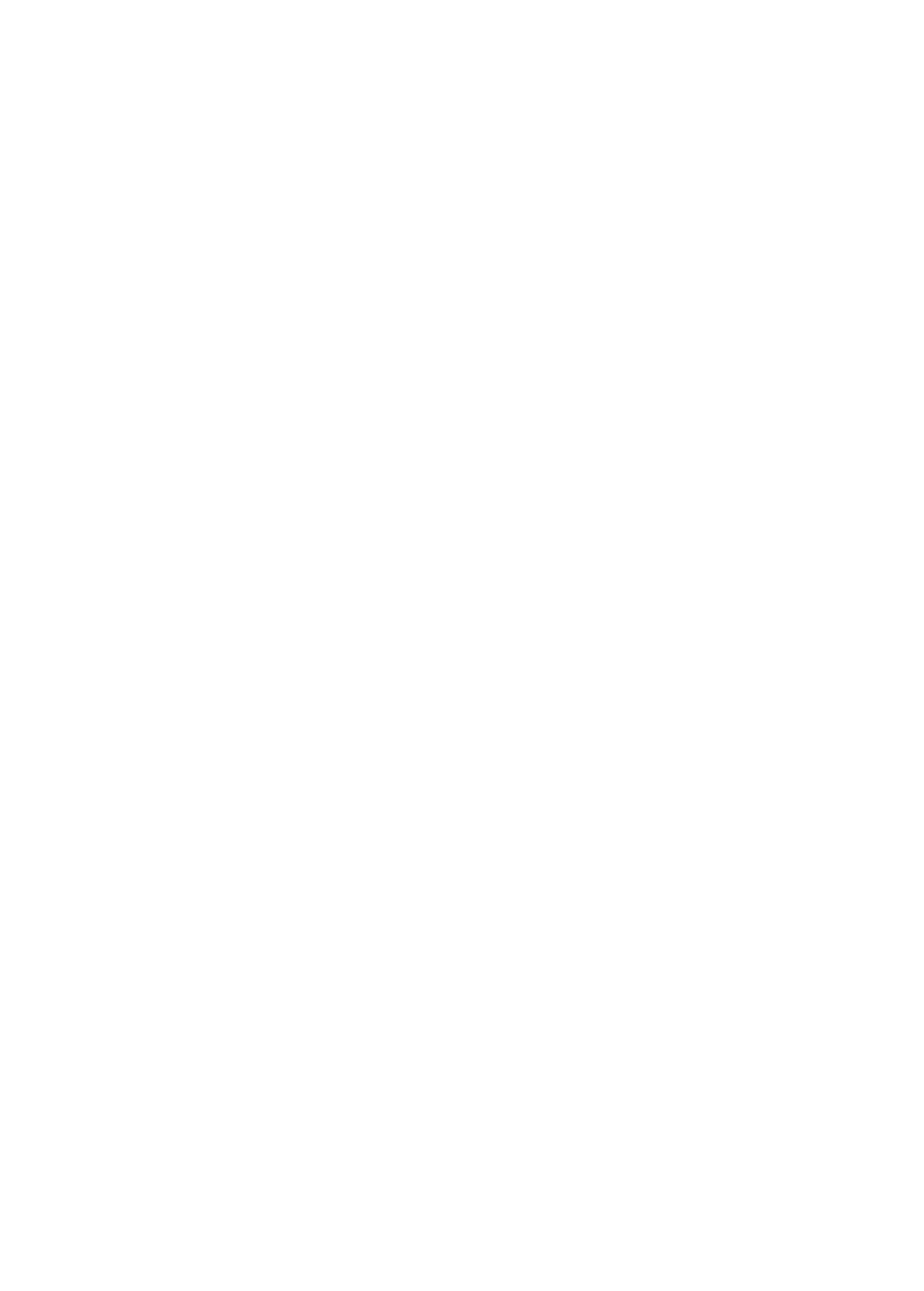# **Preface to the first edition**

The ideas in this book were originally expressed in the context of a philosophical manuscript in 1979, and in two different articles entitled 'Statistical Democracy', one in *Radical Philosophy*, no. 27, Spring 1981 and the other in *Thesis Eleven* no. 3, 1981, p. 60. Since then a number of people have read one or other essay and various drafts of the present book. Noam Chomsky, Ferenc Feher and C. B. Macpherson offered valuable encouragement. Carole Pateman read a late version of the present book and offered helpful suggestions, as did Graham Nerlich, Geoffrey Blunden, Wal Suchting and Barry Hindess, who suggested the publisher to me.

More generally, I am grateful to my colleagues and students in the Department of General Philosophy for forcing me to think critically and practically about the problems of democracy and of social decision-making. My deepest and most comprehensive debt is to Wal Suchting. Gyorgy Markus has contributed a great deal, not least his critique of "actually existing socialism" in *Dictatorship over Needs* (Oxford, Basil Blackwell: 1983), with Ferenc Feher and Agnes Heller.

Pat Bower and Charle Reimer were responsible for typing innumerable drafts. The staff at Polity Press and at Basil Blackwell have been most helpful, especially Anthony Giddens, Helen Pilgrim and Pat Lawrence.

Finally, my wife, Margaret Harris, and children, Catherine and Lucy, had to put up with numerous ill-effects of my pre-occupation with this book. To them it is gratefully and affectionately dedicated.

John Burnheim

Sydney, January 1985.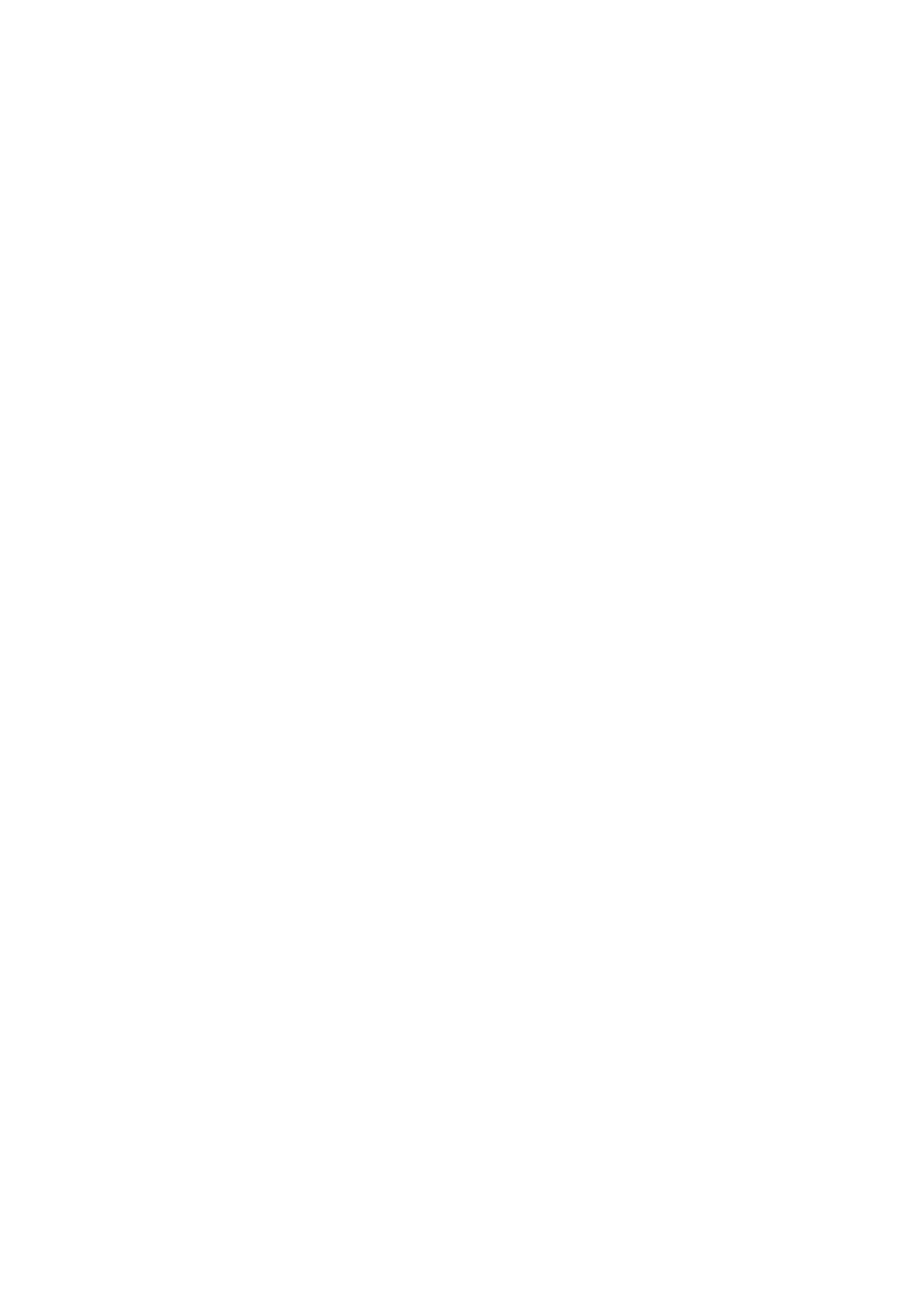# **Is Democracy Possible?**

### **Introduction**

#### **I A first approach to the issues**

Democracy does not exist in practice. At best we have what the ancients would have called elective oligarchies with strong monarchical elements. Most contemporary discussions of democracy assume that the task of democratic theory is to provide either some justification for these regimes or some normative guidance for their improvement.<sup>1</sup> It is assumed that the state is a necessity of social life. The question is whether it can be made more democratic. One of my aims is to disprove this assumption by showing how a polity might function without the centralization of government that constitutes the state.

There is no denying that social life is impossible without government. There must be decision-making bodies that exercise coercive power over groups and individuals. Moreover, the decisions of governing bodies must be coordinated, and where negotiation fails some co-ordinating decision must be imposed on them if peace and rationality are to prevail. But this neither necessitates nor justifies any body possessing a *monopoly* of power to decide and enforce decisions about matters of public and common concern.

For a variety of reasons I begin with practicalities, though of a very general and abstract sort, rather than with a theory of human nature or of society or of rights and authority. Discussions of these latter matters always involve assumptions about what can be done or is likely to happen. The values we emphasize reflect our hopes and fears and the experience from which these spring. The very concepts we use in political theory are bound up with the structuring of our social world by specific social practices. What human nature is is a matter of what human beings can do. And what they can do is a matter of what they have ways of doing, individually and collectively. What rights seem necessary for people to enjoy and what authority is desirable are a function of needs that take definite shape only in definite forms of social life. No doubt human nature is neither indefinitely plastic nor perfectible, but equally certainly what human beings can do remains a matter to be explored.

There is no well-founded theoretical basis on which arguments about human nature can resolve our present problems. It is, I hope to show, both more profitable and more honest to address ourselves explicitly to practical problems and their solution in the first instance. Here the constraints are quite specific. Nevertheless, the solution is unlikely to arise simply from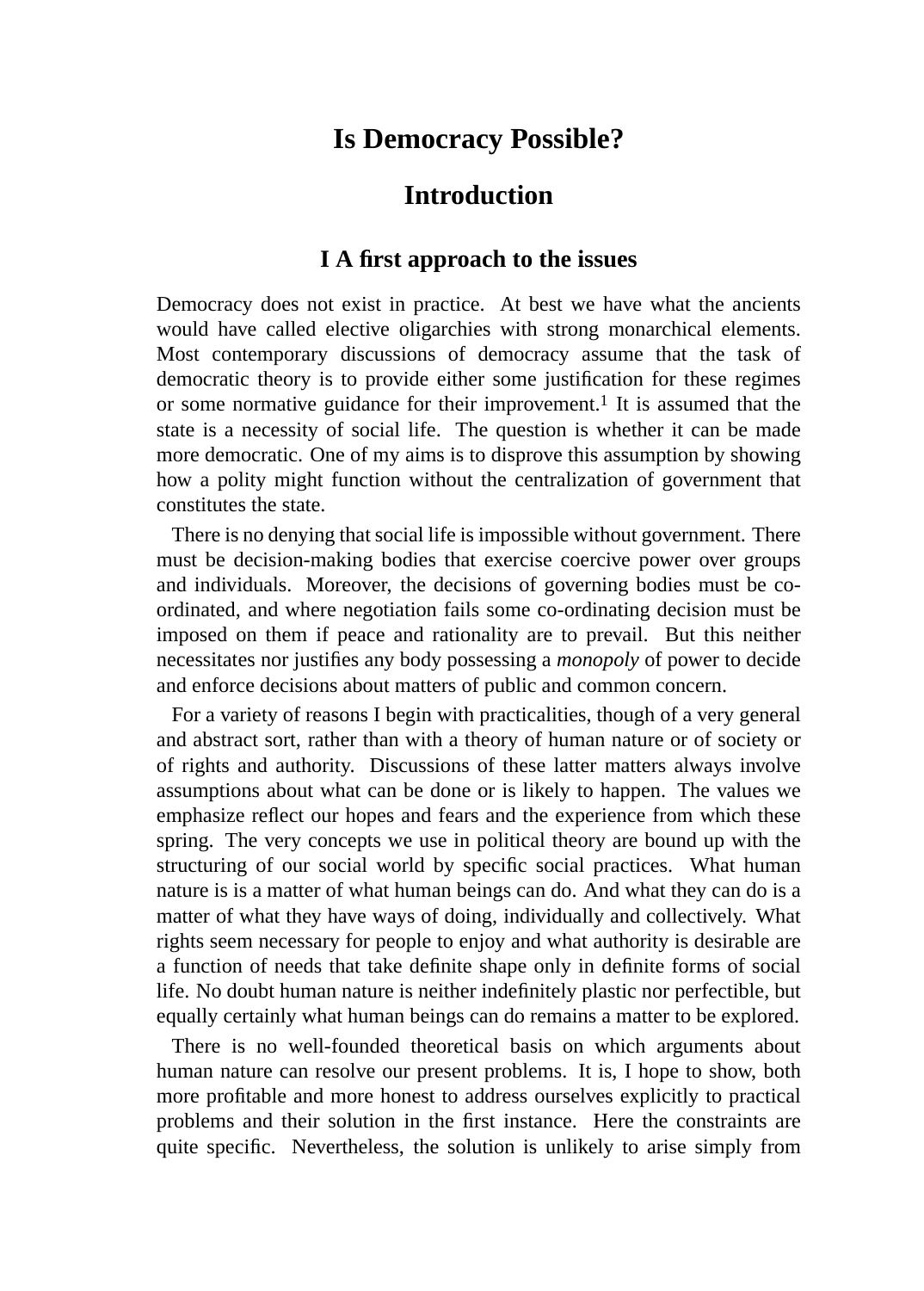the analysis of the problem. It will call for philosophical reflection about its desirability as well as for argument for its practicability. In the long run, however, proposals can be tested only in political practice, which will judge both their feasibility and desirability.

The main practical problem about democracy is easily stated: in any fullblooded sense "government of the people, by the people, for the people" seems impossible in any but the narrowest range of circumstances. For government by the people to occur the people must make the decisions that constitute the content of government. But there is no way in which they can make these decisions, much less make them on a sound basis, when the decisions involve so many people in so many different ways as do the decisions involved in legislating and administering in a modern state. This is not a matter of technical difficulties of communication. Today we can organize and address assemblies hundreds of times as big as the Greeks could. It would be possible to provide everybody with the means of listening to debates on any topic and recording a vote on every issue without their leaving their armchairs. But people would be reduced to accepting or rejecting proposals. There is no way in which any significant proportion could participate in framing them. Aristotle and other ancient critics of democracy argued that it inevitably degenerated into rule by the orators and ultimately into tyranny. The bigger and more passive the audience the more that is likely to happen.

Moreover, if the point of democracy is that good decisions, decisions that reflect the long-term interests of the people, should be made, it is questionable whether people can know enough to make rational decisions on the very large range of issues that have to be faced. This point has nothing to do with the "ignorance of the mob". It applies equally well to professional politicians, social scientists or any other aristocracy. It is an argument against all centralization of decision-making power whether in an individual, a small group or a mass assembly. Clearly the force of the difficulty is a function both of the size and complexity of a society and of the degree to which its affairs are ordered by explicit administrative decisions, its degree of socialism. Advocates of the market mechanism have used it as an argument for small government and advocates of certain kinds of socialism have insisted on it as an argument for small autonomous communities. I shall argue that both of these solutions to the problem are unsatisfactory.

Again, there are inherent difficulties in the vague concept of "the people". For all those who, from Plato and Aristotle onwards, have accepted the importance of class power in politics, rule by the people comes down in practice to rule of the poor over the rich. As long as the economic system functions to produce control of the means of production by a few, class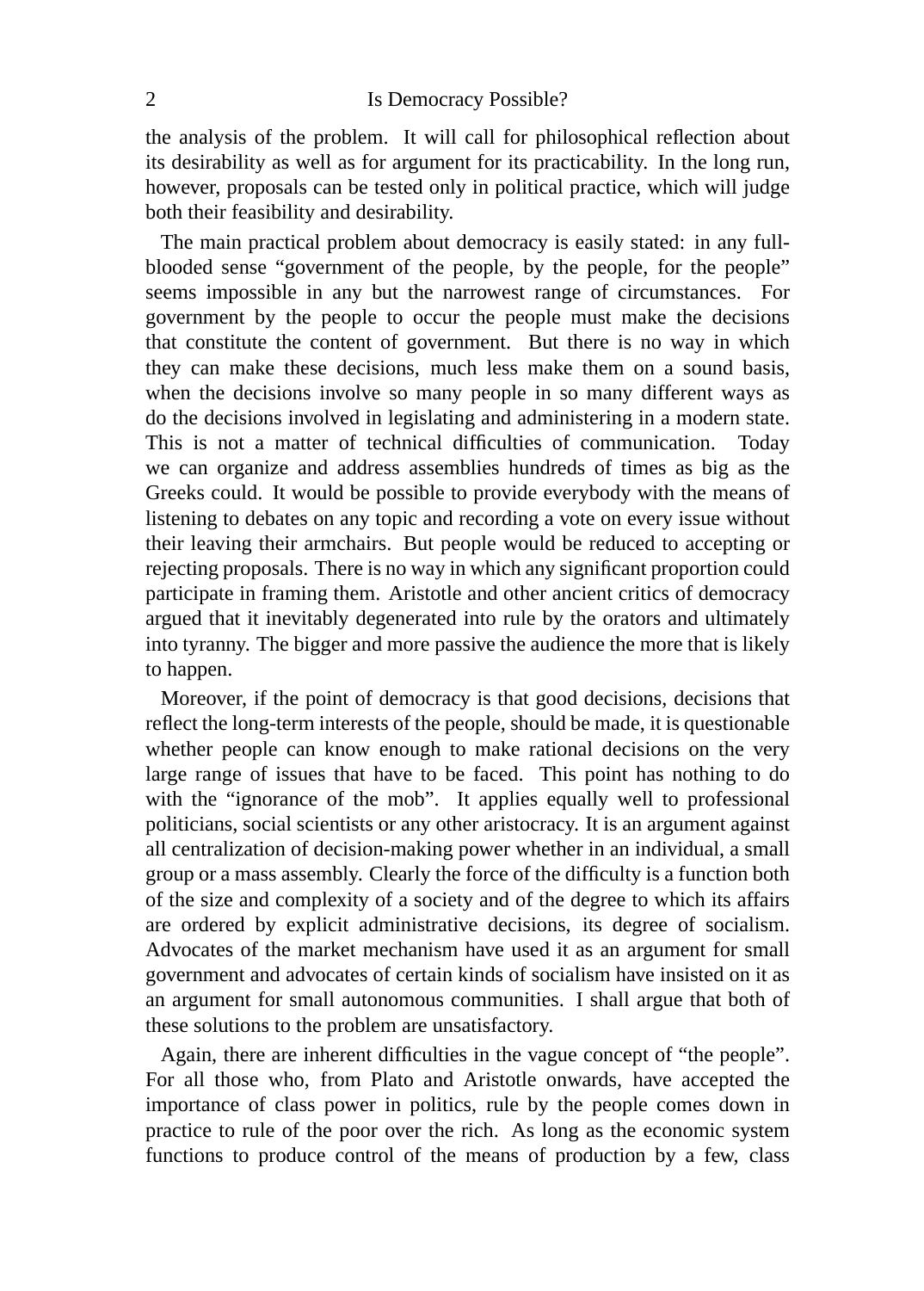differences will persist. The attempt of the "have-nots" to use the power of government to limit the power of those who control the means of production must always lead to a situation of self-defeating conflict. If a market or, more specifically, a capitalist system is to flourish it must be possible for owners of capital to make long-term investments with a reasonable probability of profit. Attempts to redistribute income by taxation must either fail to have any substantial effect or result in lack of investment and economic hardship for those in need of employment.

Instability produces war and repression. Ruling groups that are threatened by popular power have always been inclined to use military means, demagogy and treachery to protect their interests. Only in a classless society does the notion of the people acquire a genuinely inclusive extension. In a class society it oscillates between a more general and a more specific meaning in a way that reflects the contradictory interests of the different classes. But is a genuinely classless society possible? Is it possible to avert concentrations of *economic* power and of status only at the cost of an intolerably restrictive concentration of *political* power in the hands of those who claim to represent the people?

[See, however, my remarks about Marxist class analysis in the preface to the second edition.]

Moreover, the concept of the people covers up an enormous variety of differences of interest connected with specific forms of life and community property. Most significantly, each nation-state treats its own territory as a collective property subject to no external interference. The people are always the French or British or Guatemalan people. The "people of the world" has a hollow ring even in rhetorical contexts. It corresponds to no operative reality. But many of the problems that we face, ecological, economic and humane, are soluble only on a global basis and with an eye to the future needs of all humankind.

If government by the people for the people can be conceived coherently only as government by all existing human beings in the long-term interests of the human race and of the world that it dominates, is it not patently impossible? Would any nation be willing to submit itself to a world state that would dictate to it how its resources were to be used and disrupt its way of life to conform to the prescriptions of some remote majority? How could such a remote and all-powerful body admit of any meaningful participation by the thousands of millions whom it governed? Can there be world democracy without a world state?

There is, finally, a fundamental point of principle that is hardly ever addressed by democratic theorists. It is desirable that each person or group should have an opportunity for influencing decisions of any matter in direct proportion to their legitimate material interest in the outcome. It is not often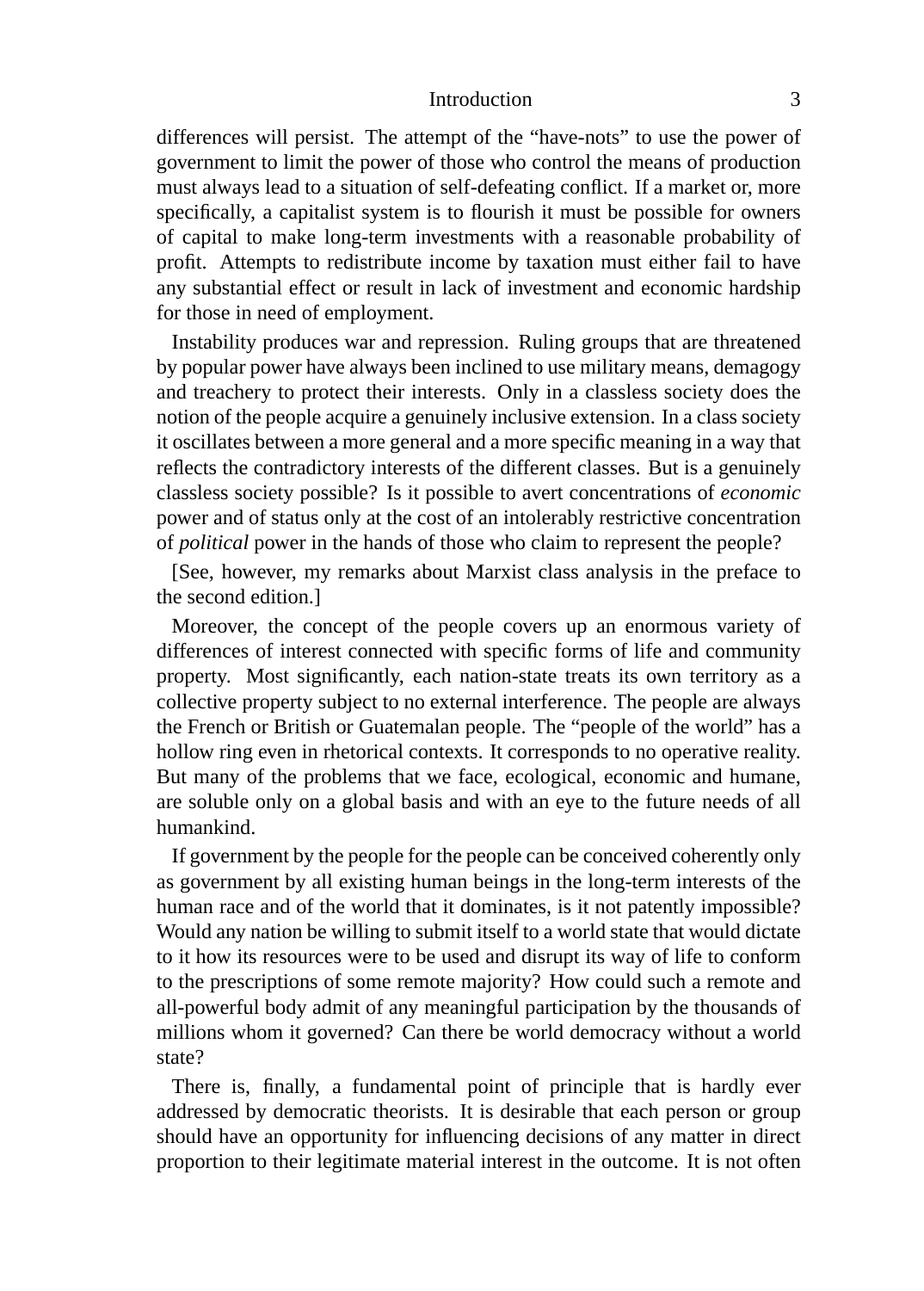noticed that this principle is ineffectual unless its converse is also satisfied. *Nobody should have any input into decision making where they have no legitimate material interest*. The notion of legitimate material interest calls for explication. Roughly, by "material" I mean to exclude interests that people have simply because of their intrusive desires about how others should fare, while by "legitimate" I mean to exclude material interests that are not based on entitlements that are morally sound.

The point of these exclusions is obvious enough. Individuals or groups do not acquire the sort of interest that entitles them to have a say in determining what I or some group to which I belong may do simply by their having strong feelings about the matter. Their interest must have a more material ground than their thinking about the matter. Equally, people may have good reason to covet things that I am entitled to, but that does not give them a legitimate interest in those things. In particular, in regard to public goods there is often a serious confusion between people's legitimate material interest in the opportunity costs of providing some good for a particular group and their unwarranted claims to determine just what is good for the group in question. There may be a reasonable argument that the money should have been spent elsewhere. But if it is allocated to a certain educational programme, for example, the precise form that programme should take is a matter on which those who are directly affected by it should normally decide.

If these principles are not observed the result is tyranny, perhaps wellintentioned or unobtrusive tyranny, but tyranny in a strict sense. People are exercising authority over others, without warrant and without regard to their proper autonomy, by virtue of possessing political power.

All present forms of democracy and all hitherto proposed forms of it not only permit but encourage such tyranny. The result is that they strain their claims to be called democracy and their claims to superiority over monarchies and oligarchies. Normally they become oligarchies that are defensible only on the grounds that no better alternative is available.

That this degeneration is a normal consequence of everybody having a say in everything is not difficult to understand. In a very small and amicable group people may abstain from using their votes on matters that do not concern them on the basis of a convention that it is the proper thing to do. The convention may be sustained by interpersonal relationships. In larger groups it tends to break down. Vote-trading becomes the key to success. Not to use every opportunity to extract the maximum return for one's agreement to vote in a certain way is to invite defeat at the hands of those who do. The more uninterested one is in the specific issues the better. It makes it so much easier to trade favours uninhibitedly. Naturally, one may need to put some sort of face on it, but usually that of a soundly pragmatic man will do.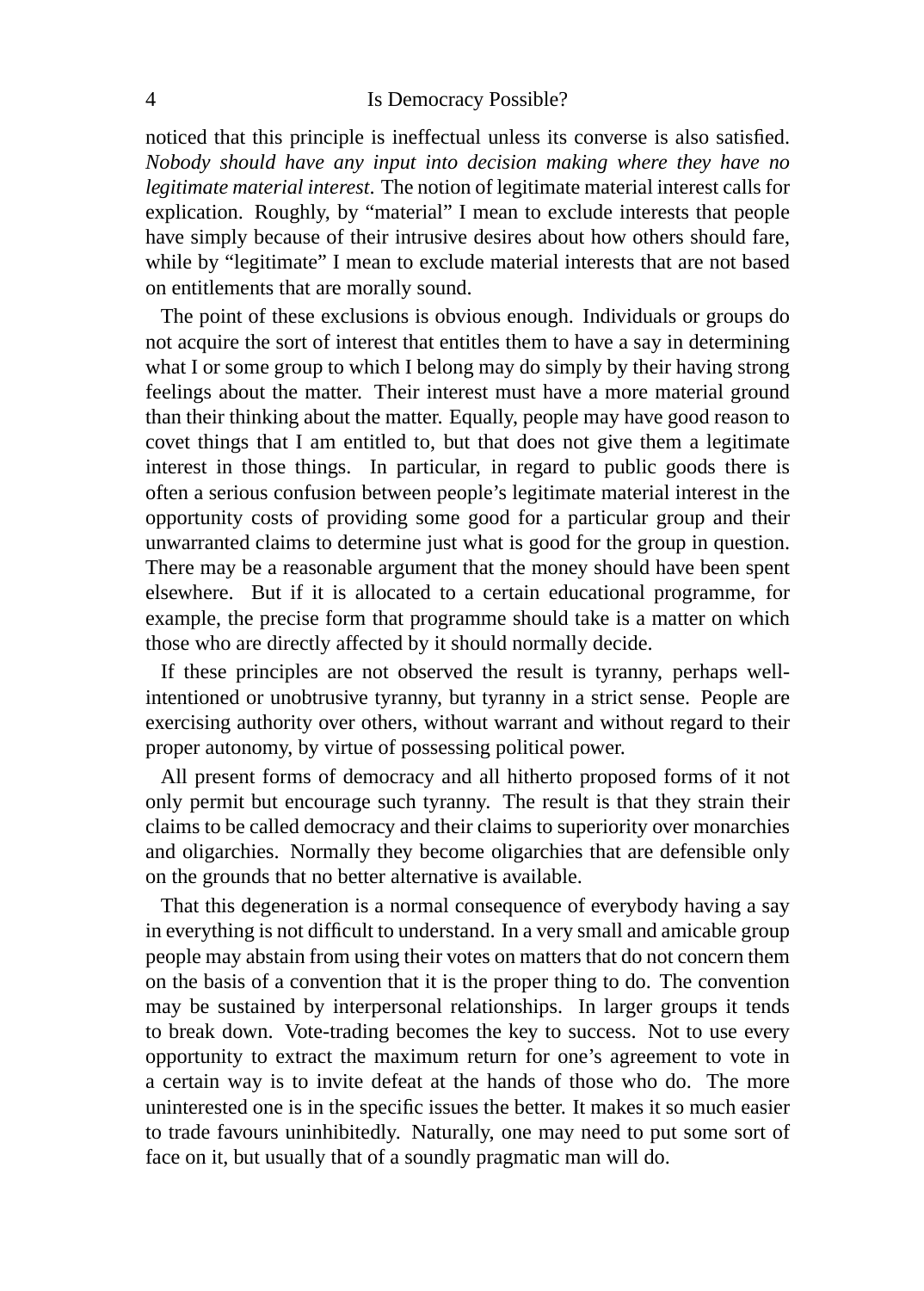What happens in this process is utterly different from what happens in a genuine exchange of substantive interests. If each of us quite legitimately has some title to the same thing we shall have to bargain about what each is willing to trade for the other's title, or perhaps submit to arbitration or the toss of a coin. Each of us has some power over the other, but unless one of us is so poor in entitlements as not to be able to secure any reasonable set of his or her interests, or is in particularly desperate need of just this thing, the exchange will normally be fair. The exchange ceases to be fair when what I get in exchange for my substantive good is merely release from an arbitrary threat on your part. The obvious case arises when you threaten to harm me physically unless I hand over what you want. But any threat to use arbitrarily power that you have to harm me without substantive cost to yourself is equally obnoxious, whether it is done out of malice or self-interest, or even paternalism.

Now in any present form of democracy it is quite usual for it to be necessary to buy the votes of many people who have no legitimate material interest in the matter in hand in order to meet the interests of those who do have a genuine interest in it. Electoral democracy carries this to the point where the "numbers-men", the power brokers, operating through political parties and professionally organized lobbies, manipulate these disposable votes into concentrations of power for their own aggrandizement. The trick is to buy people's votes over the whole range of matters that come up for decision on the basis of committing oneself to some limited set of promises about the few things that they feel strongly about. To make matters worse, those strong feelings are often not based on legitimate material interests. The system is corrupt and corrupting. We do not realize how badly it functions only because the existing alternatives are worse.

#### **II Functional autonomy**

Our task is to disentangle the knot of assumptions that go to make these difficulties; rejecting some, showing how others can be dealt with, accepting others. At the risk of being dismissed out of hand, I shall indicate what my strategy is. I shall argue that most of the decisions that are now taken by centrally controlled multi-function agencies ranging from nation-states down to municipalities could be taken by autonomous specialized agencies that are co-ordinated by negotiation among themselves or, if that fails, by quasi-judicial arbitration, rather than by direction from a controlling body. Participation in the decision-making process in each body should extend not to "the people" generally, but to those who are affected by the decisions in question to the degree in which they are affected. Obviously, this raises a crucial problem about what interests are to be accounted legitimate.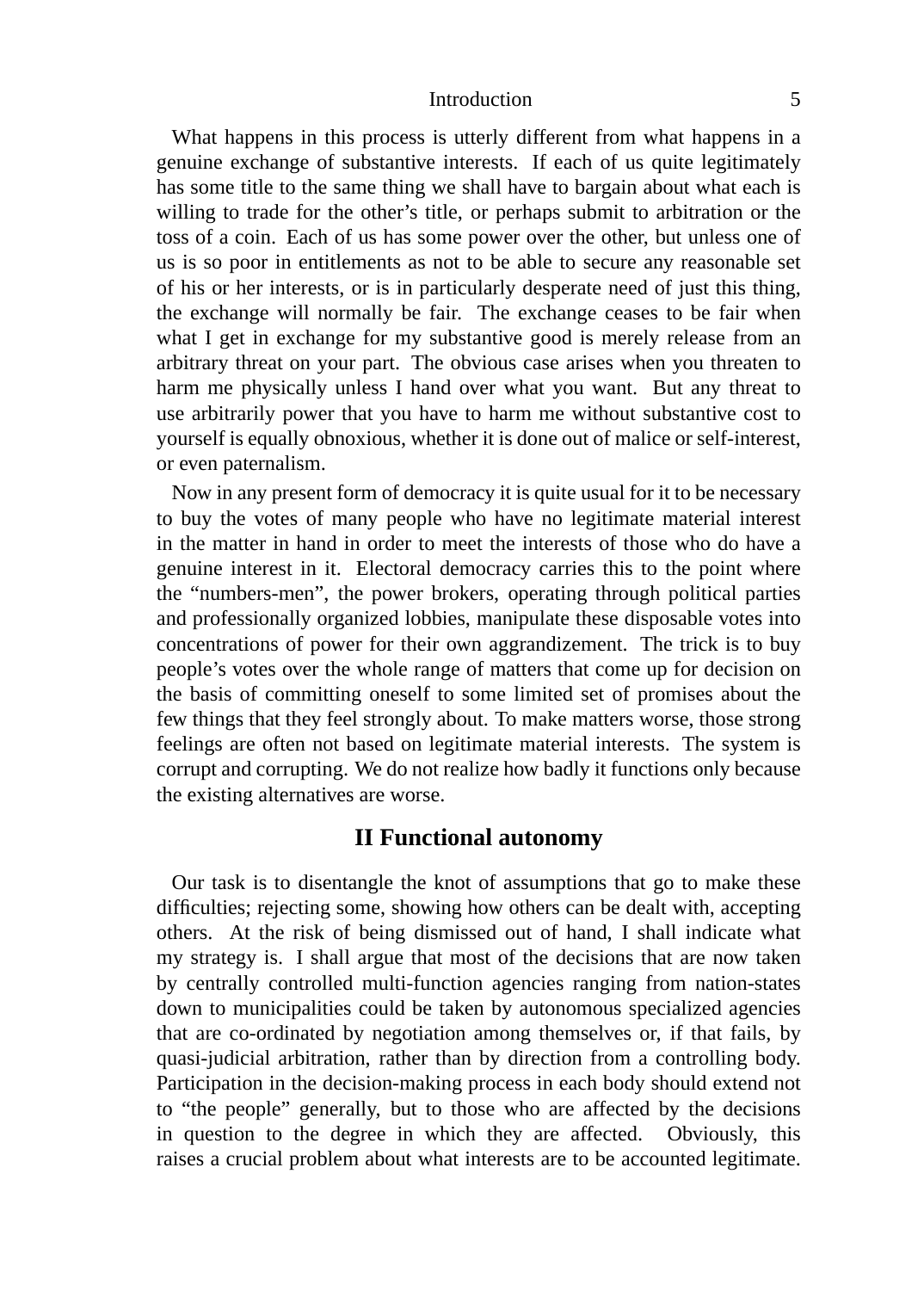#### 6 Is Democracy Possible?

Interpreted conservatively it could mean that all existing interests are to be protected. Interpreted radically, it might seem that everything is "up for grabs" and every individual or group has an interest in almost everything. I shall attempt to show how a course might be steered between these extremes.

The first element of my strategy, then, is not only anti-state but anticommunalist, directed against giving sovereignty or anything like it to any geographically or ethnically circumscribed group. In doing so it runs contrary both to the major tradition of political philosophy and the course of political history, as well as to most projections for the future, conservative or radical. Nevertheless, I shall argue that the problems we have to face in practice can be solved only by moving in the direction of functional decentralization of this kind. My argument will involve an examination of the inherent characteristic of the various decision-making procedures that already exist in social practice designed to demonstrate their limitations and the effects of using them beyond the scope of those limitations. In particular, I shall examine the limitations of the market, bureaucracy and voting as mechanisms for the control of productive resources and argue that other mechanisms could be introduced in appropriate contexts that would not have the same limitations.

If the division of communal and corporate agencies into specialized functional agencies were carried as far as possible, subject to considerations of technical efficiency, the number of decision-making bodies with considerable autonomy would be increased enormously. Even at a municipal level there is no reason why the various services that local councils provide, roads, parks, libraries, recreation facilities, building regulations, health services, garbage collection and so on, should not be run quite independently of each other, with different geographical circumscriptions and with closer relations to similar services in other areas than to many other services in their own area. People might come to see themselves as being part of many diverse social activities and functional communities rather than any simple inclusive community. Indeed, this is increasingly the case in modern urban societies. Nevertheless the very complexity of modern life raises a seemingly intractable practical difficulty. In most local communities there is little enough interest in local politics. If people are faced with the need to participate actively in the very large range of agencies of all shapes and sizes that affect their wellbeing, it seems most unrealistic to suppose that they can or will do so in an informed and constructive way. In practice they will vote *en bloc* for party tickets and hand over their active voice to political elites.

#### **III Statistical representation**

This brings me to the second and more outrageous element of my strategy. In order to have democracy we must abandon elections, and in most cases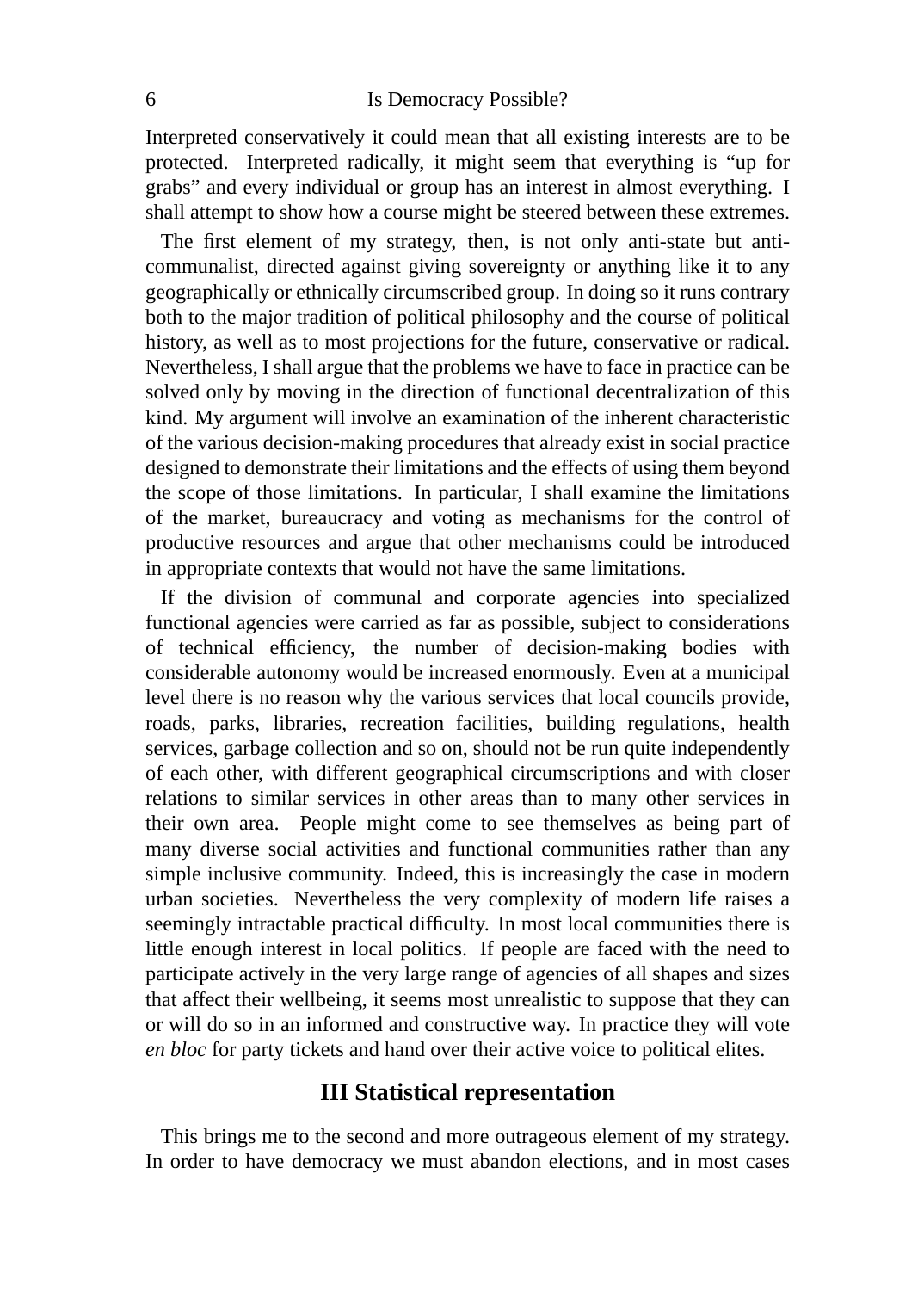referendums, and revert to the ancient principle of choosing by lot those who are to hold various public offices.<sup>2</sup> Decision-making bodies should be statistically representative of those affected by their decisions. The illusory control exercised by voting for representatives has to be replaced by the chance of nominating and being selected as an active participant in the formulation of decisions. Elections, I shall argue, inherently breed oligarchies. Democracy is possible only if the decision-makers are *a representative sample* of the people concerned. I shall call a polity based on this principle a demarchy, $3$  using "democracy" to cover both electoral democracy and demarchy. How and under what conditions this procedure might work I shall discuss in detail later. For the moment I shall say just a little about the philosophical consequences of adopting it.

Until about two hundred years ago it was widely assumed that the principle of rotation of offices by lot was the characteristic procedure of democracy.4 Since then democracy has come to be identified with competitive elections on an universal suffrage. In practice, this situation has arisen because democratization has usually been won by a series of steps, each of which has been mainly a matter of bringing existing political elites under the control of a wider group of the population by submitting them to the necessity of competing for office at regular intervals. It has rarely been a major tendency of such changes to widen the political elites themselves. When new groups have acquired the franchise they have often sought to generate their own political parties, but the elites that constitute the ruling stratum in these parties have usually come to be only superficially distinguishable from the more traditional elites. Elitism has not been challenged effectively.

In the theory of democracy two quite different strands of classical liberal theory have contributed to the identification of democracy with elections. Classical utilitarianism claims that actions are to be evaluated solely by their consequences. What matters is that governmental decisions should be good decisions. The responsibility of decision-makers is not to give people what they want, but what is in their interest. The role of elections is to give electors the chance of choosing those who are best equipped to make good decisions, those who possess all the knowledge and skill that the electors themselves inevitably lack. By contrast, a less clearly formulated tradition, often associated with Rousseau and more generally with contractual views of political authority, sees elections essentially as the expression of the collective will of the electors. The government derives its legitimacy not from its function or its deeds and their consequences but from a commission given to it by an agreed procedure of electoral choice. A governmental agency ought to do all and only those things that the majority of the electors want it to do.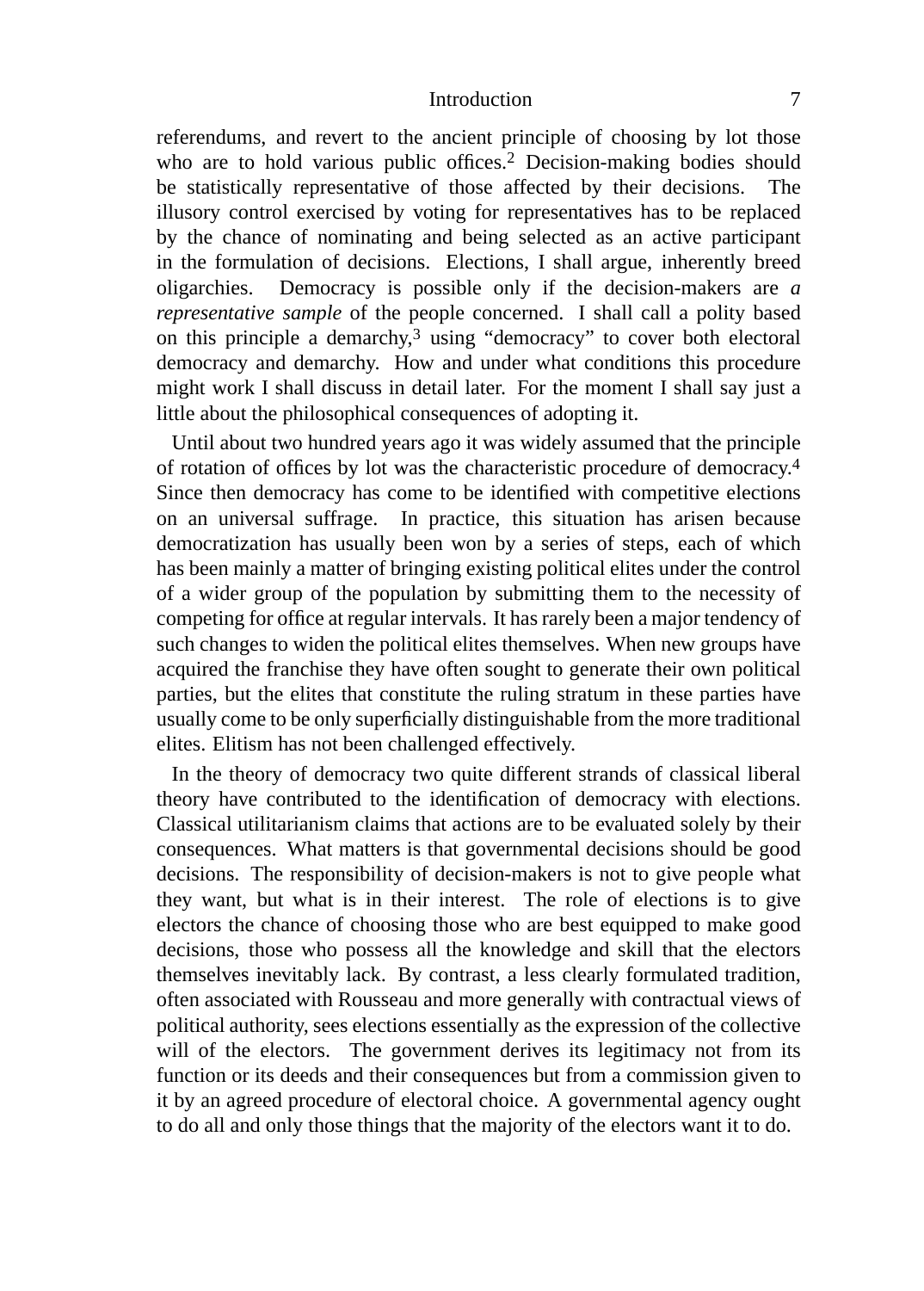#### 8 Is Democracy Possible?

The utilitarian position about elections depends primarily on factual considerations. Elections are supposed to be the best means we have of seeing that government is properly carried on. So my differences with them will be resolved by the discussion of the possibility and consequences of statistically representative democracy or demarchy. (I am not a utilitarian but the differences do not matter in this context.) The contractual tradition, however, raises more complex questions. One might argue, for example, that a voluntarist account of political authority is compatible with any form of government, since the people can will anything that they like. But the voluntarist view may be pressed so far that only those particular decisions that command informed, universal and explicit consent are deemed legitimate. In that case any substantial existing interest group is in a position to block any change that affects its interests adversely. Even if the requirement of consent is restricted to decision procedures rather than extended to specific decisions, no group would consent freely and rationally to decision procedures that would undermine its vital interests.<sup>5</sup>

Some contractarians, notably John Rawls, have held that it is possible to escape the problems of actual interests and to deduce a set of moral principles of legitimacy from a thought experiment. This envisages a group of people who are ignorant of what their interests will be convening to decide on a constitution that will be beneficial to the contractants no matter what their interests may turn out to be.6 These moral principles would then act as constraints on what could be deemed a legitimate will. I believe that such hopes of deriving definitive results from thought experiments are theoretically and practically illusory. Nevertheless, given some fairly weak assumptions, I believe that the Rawlsian move constitutes a reasonable test that any proposal calling itself democratic should pass. I believe that my proposal would pass.

At the other end of the scale from extreme individualist voluntarist views we come to views that attribute to the corporate will of the people a more or less mystical rightness. This will is not the product of compromises between conflicting interests or of accepted constitutional procedures but of historical necessity or of some *Volksgeist*. In so far as it attains concrete expression it is manifested in a charismatic leader or an organization that claims some unique authority to articulate it correctly. It is hardly necessary to emphasize either the enormous dangers of such movements or the ease with which they may in fact constitute a very effective social force in certain circumstances. One of the salient features of the sort of polity I am advocating is that it radically undercuts the possibility of such movements using the instruments of government to force their will on people. Indeed, I should hope that it would result in the dissolution of the social basis of charismatic authority and destroy its grip on people. Even if it is true that many of us have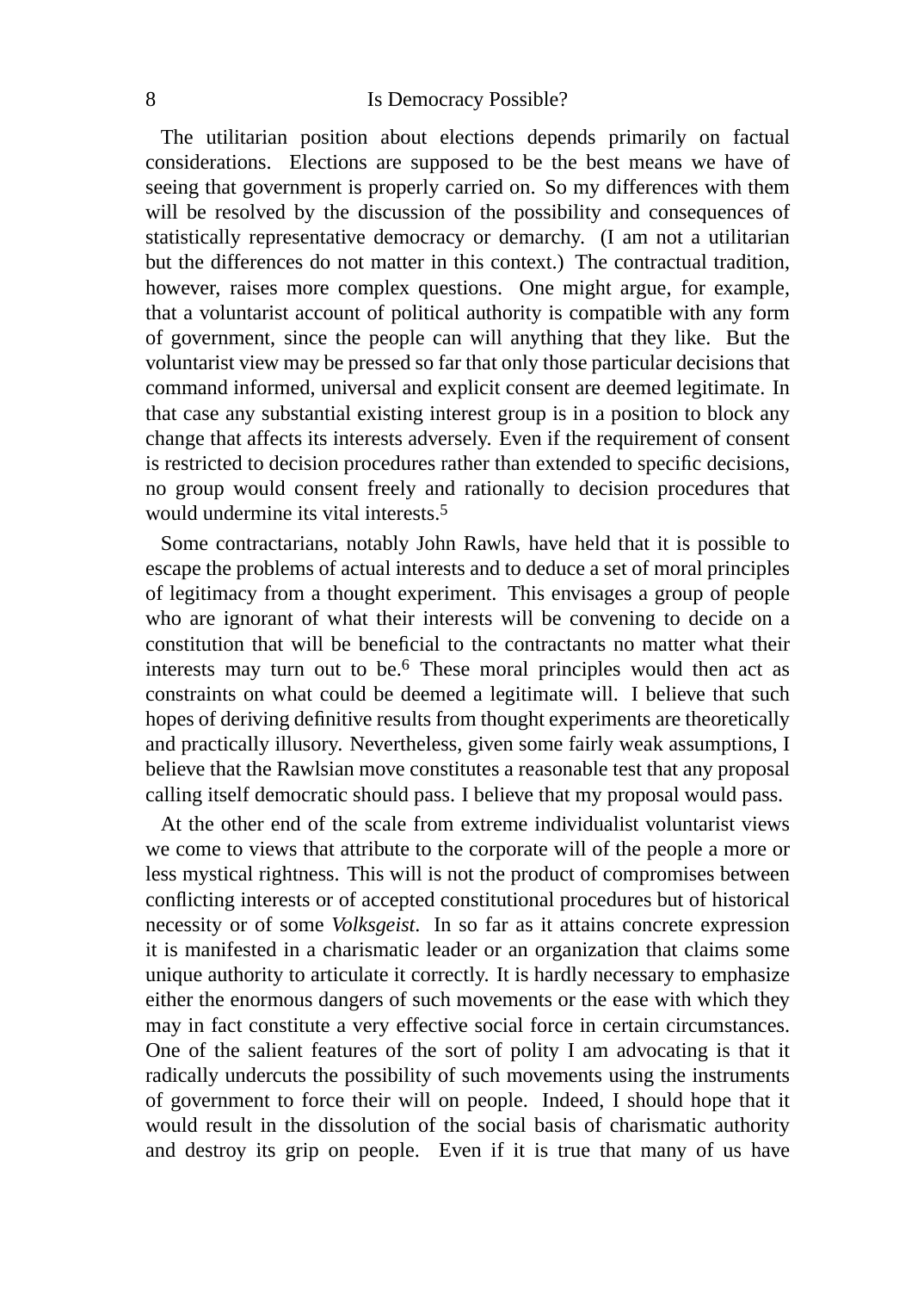some profound psychological need for identification of a non-rational kind with some totality that transcends us, perhaps we can satisfy this need by identifying with football teams rather than governments, "historic missions" or the destinies of races.

Nevertheless, no profound social change can take place in a conscious and deliberately controlled way unless there is a very wide consensus that it is at least acceptable, and a substantial group that is both strongly motivated and organized to bring it about. I concede that the central requirement in our present historical situation is that the working class should become conscious of the need to abolish the sources of class division at every level of social life. This is especially the case in the matter of control of the means of production. To that extent I agree with the classical Marxist analysis. { In fact I now reject a class analysis, stressing instead conflicts of interest that we all have. In a market society we all have some interest in the profitability of capital investment and some interest in the prosperity of people who sell their labour power. It is no longer true in advanced capitalist societies that most people possess nothing but their labour power, though there is a significant minority of whom this is true.]

In any case what that analysis lacked in my view, was a sufficiently rigorous and constructive theory of democratic government.7 Rather, the classical Marxists tended to share the anarchist assumption that in the struggle for democracy the revolutionary movement would generate spontaneously the decision procedures and institutions that were needed to produce a democratic society. I shall argue that in this respect it was deeply mistaken and try to indicate the strategies that are appropriate for a revolutionary socio-political change in a democratic direction.

#### **IV Assumptions**

Demarchy, as I shall present it, is utopian, at least in the sense that no model for it exists, and it is not based on a projection of present trends or causes. It can be brought about, if at all, only by convincing enough people that it should be tried. Obviously the chances of doing that are small. So it is all the more important to emphasize that in other respects it is not utopian at all. In particular, I shall argue that it does not presuppose that people perform substantially better either morally or intellectually than they do at present. My hope is that it could create conditions that would lead to improvements in the level of moral and scientific self-awareness in the community through a self-reinforcing process, but there are good grounds for embracing it without putting any store by such hopes. It is offered primarily as a solution to present problems, a way of averting very great evils, starting with small practical steps.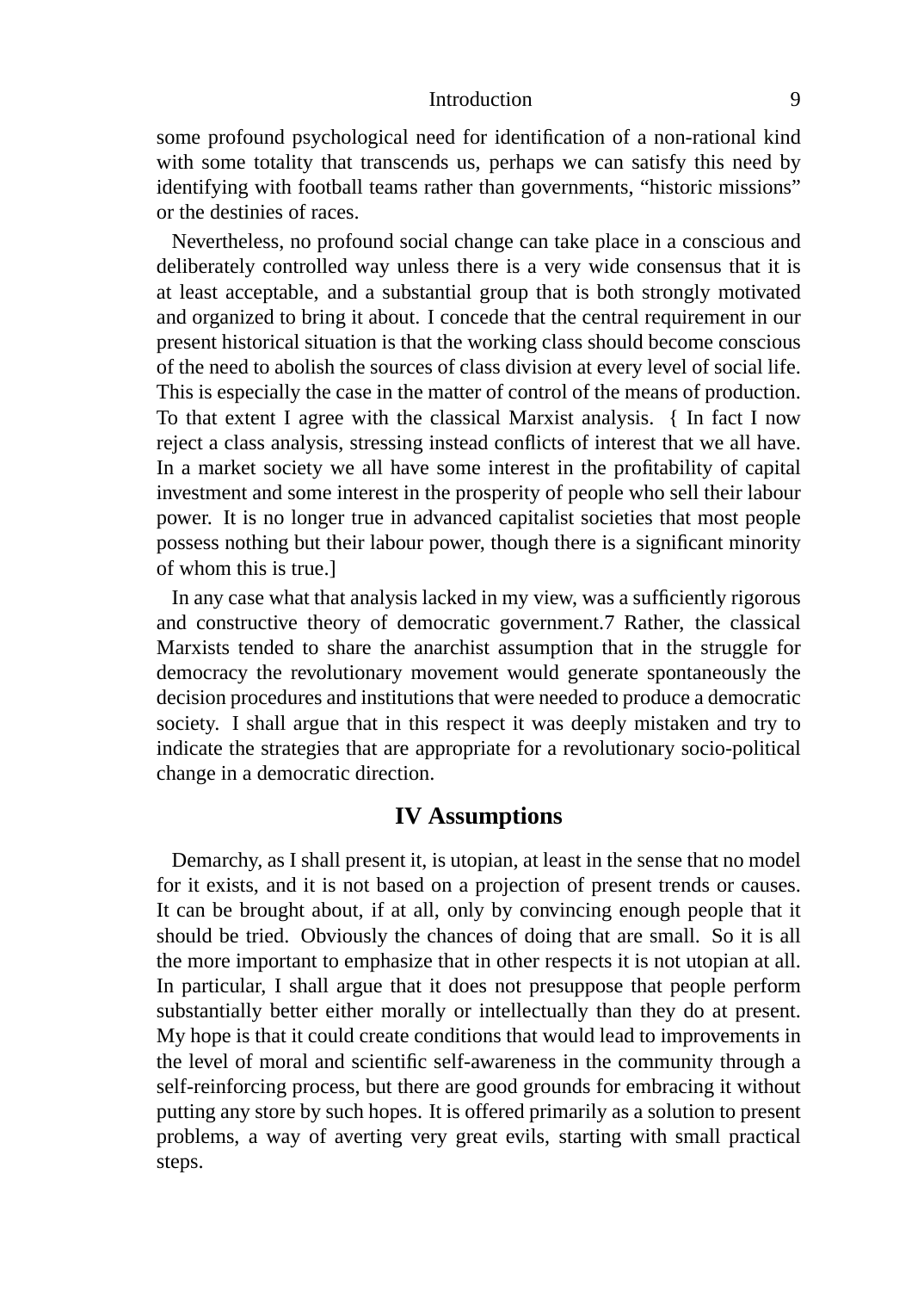#### 10 Is Democracy Possible?

Meanwhile, the lack of any clear and plausible view of how a democratic socialist society might work is, I believe, the main obstacle to significant radical activity. State socialism in all its forms has been discredited. It has become increasingly difficult to put all the failures down to exogenous causes. The kinds of changes that *can* be produced by the use of centralized power are not the changes most socialists had hoped for. Moreover, popular spontaneous action is clearly no remedy. At best it is haphazard, illcoordinated, often foolish and shortlived. At worst, it is terror manipulated by leaders engaged in power struggles. The fond hopes of the anarchists, which Marx himself and so many Marxists have shared, that the solutions to how future society is to be governed will emerge in the process of struggle have proved illusory. Organized struggle to control the state calls for military and political organization of a centralized and authoritarian kind. It reproduces state power transferring it into the hands of different people. Unorganized struggle merely forces the existing power structure to adapt. It cannot replace that structure.

Still it will appear absurd to many to offer a few changes in procedure as a solution to the great problems of our time. It smacks of panaceas and monomanias, like Berkeley's faith in tar water. Blanket scepticism, however, is no more rational than credulity. Procedures are very important, especially where it is a question of producing decisions from a mass of disparate inputs that can be interrelated in a variety of ways. In order to produce reliably good quality output a sound procedure is needed both to select good quality input and to process it properly. In social decision-making the crucial questions are, What kinds of information about the situation can the decision process handle? What desires and aspirations does it respond to? How good is it at coming up with the most practical and appropriate decisions in the circumstances?

Decisions are made by people. Good people may arrive at good decisions in spite of poor institutionalized procedures, when they are not wholly constrained by those procedures. Conversely, the best procedures in the world can be misused by people who are determined to do so. But the more complex the society and the longer our time-span the less likely it is that these divergences from the norm will be significant. This is not just a matter of probabilities sorting themselves out in the long term. Procedures have a constraining effect on what is registered and what is made of it, and the constraints tend to grow tighter the more deeply entrenched the procedures become. If the success of a business enterprise is entirely a matter of its relative profitability, then it becomes increasingly difficult for a manager under the pressure of competition to take account of factors that produce no profit, even if there are other good reasons for doing so and the cost is not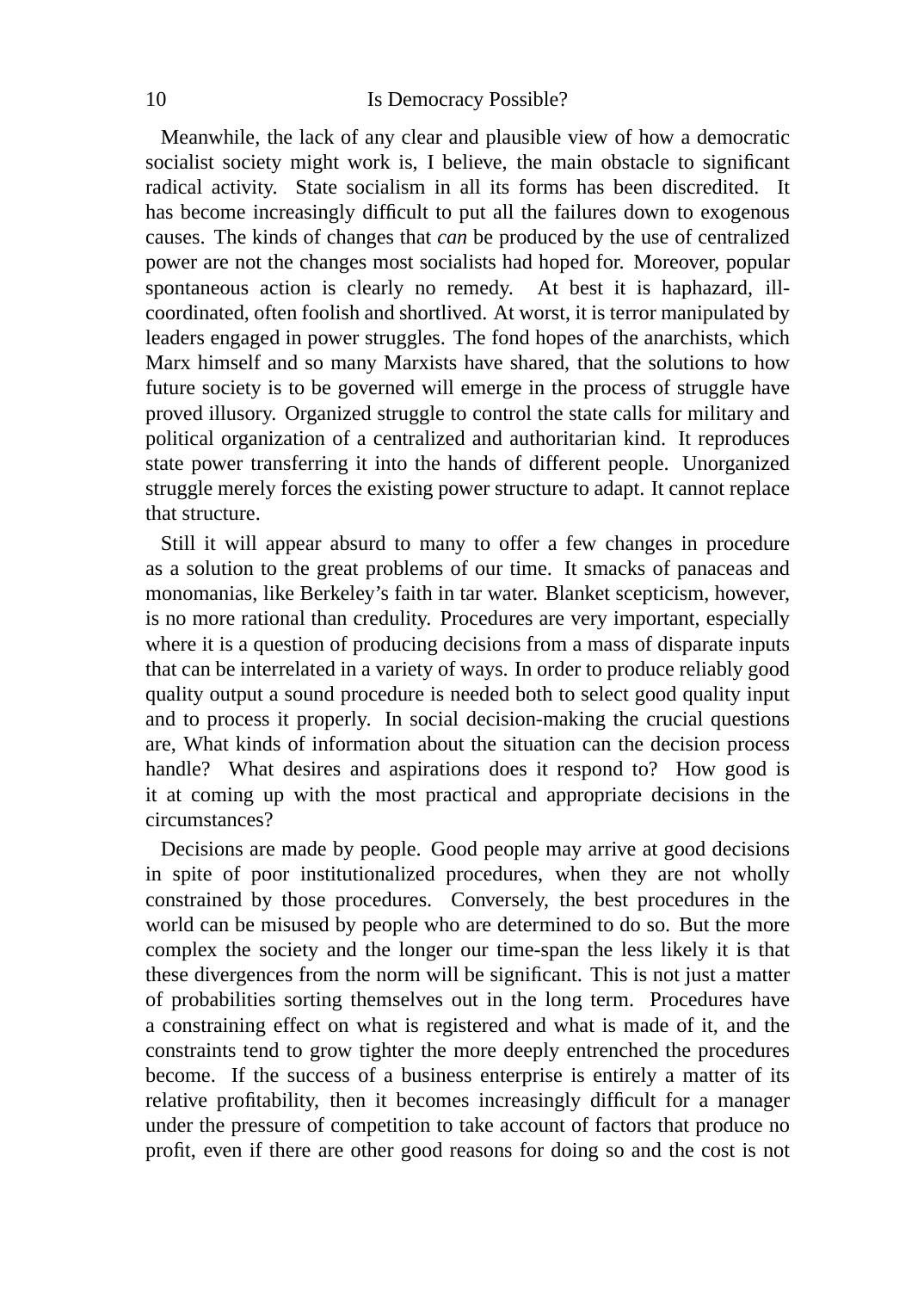great. The manager becomes typecast in the role of profit producer. There may even be a suggestion of impropriety, at least in the eyes of accountants and shareholders, in stepping out of that role. It is not the manager's money that is involved. Similarly, judges are increasingly held to the letter of the law, bureaucrats to regulations and politicians to what generates the most favourable balance of power, whatever their personal preferences.

The crucial problem is that our present procedures of public decisionmaking are incapable of registering reliably a number of aspects of the situation that are of great concern to those who understand them, and incapable of drawing reliably the appropriate conclusions even from the information they do register. Because they deal with vital questions they must be changed. The change will not be an improvement unless certain other conditions are present. Above all, there must be enough people who in their own interests are willing and able to make the changed procedures work. I shall argue that it is not unrealistic to suppose that there are enough such people, and that there are practical strategies of change available. A major point is that nobody is required to participate in the political process, but just to trust those who do.

Similarly, I shall have to argue that it would be rational for people to accept the decision procedures I am advocating. My argument will be that it is much less risky to hand over control of public goods to a variety of very limited agencies than to one omnicompetent agency. The risk of irresponsible action is dispersed. Total disaster is less likely. However, the problem of control becomes more complicated. It is, superficially at least, much easier to keep a watch over a single authority than over very many. But the watch one can keep over an omnicompetent authority cannot be very effective. In any case, on most things that affect me I have no particular view, certainly no wellfounded basis of assessment. I should be reasonably content to have those matters looked after by people who are competent, sensitive to my interests and are watched by others who share my needs. At the same time, I should like to have the opportunity of playing a substantive role in those few areas in which I have some stronger interest and knowledge, provided the benefits of doing so outweigh the costs.

By contrast with existing democratic practice, demarchy does not assume that most of the population is in a position to make soundly based assessments of all the major issues of government policy or even to assess the merits of rival elites competing for votes. What it assumes is that most people, if they are faced with limited concrete questions about matters that affect them directly, are capable of gaining enough understanding of the issues to make sensible choices about them. Moreover, it is not too difficult to arrange things so that they have sufficient inducements to act responsibly in these matters, to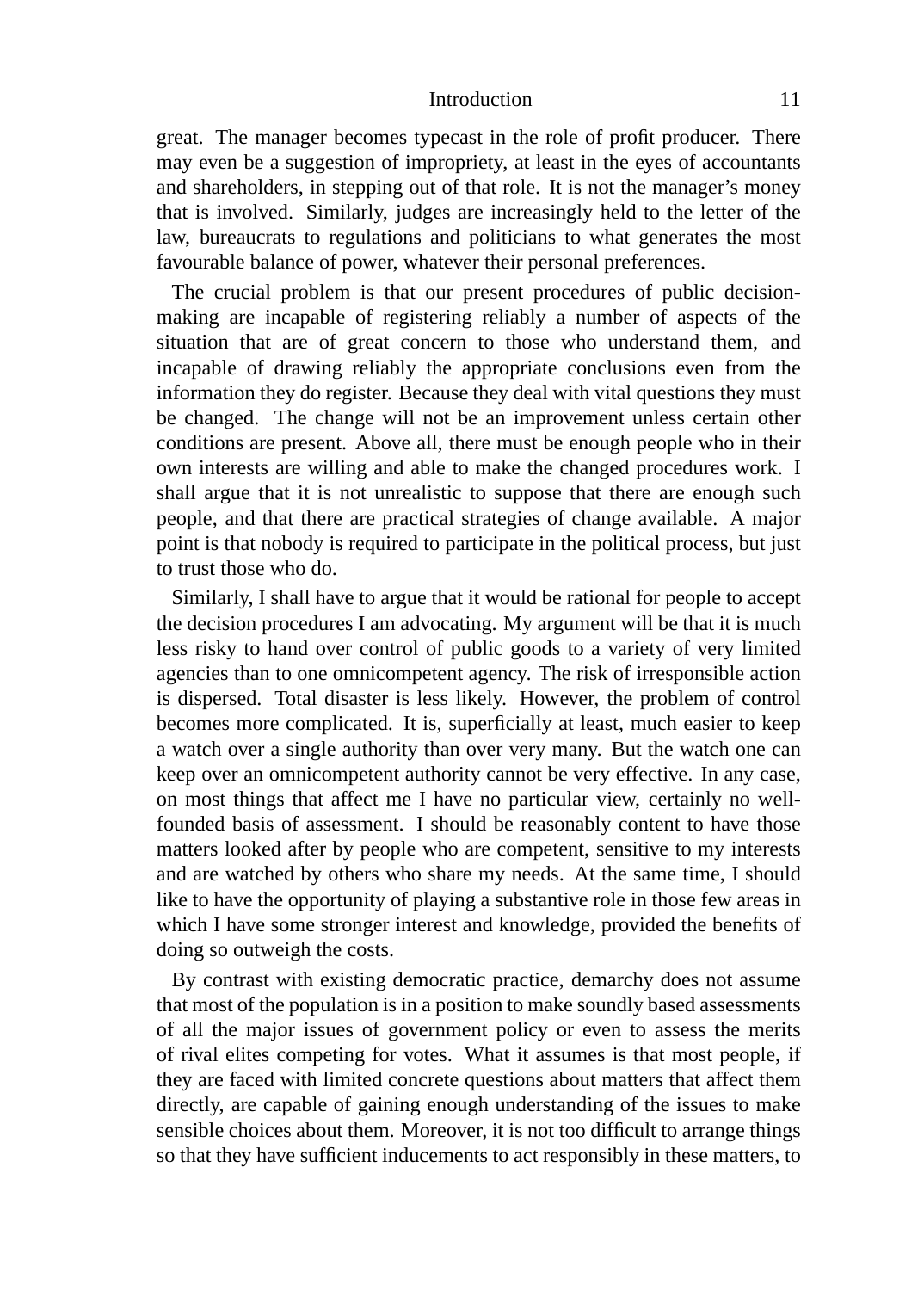seek the best advice, open up discussion of the possibilities and attempt to find optimal solutions. Where more difficult, higher-level functions are involved, it is more likely that people with suitable competence and motivation can be found and chosen by and among those who have worked together on more limited problems than by any other selection process.

My pessimism about our present political structures is accompanied by a similar pessimism about our economic structures. I shall have to show how these too can be changed for the better. Again I shall argue that, granted reasonably realistic conditions, the crucial factor is the practices that constitute decision procedures in these matters. I make no pretensions to solve the problems of economic theory, nor do I draw very much on the many extensions of economic theory to matters of public choice. All of this work achieves a certain rigour at the cost of working with very limited and abstract models. These models can be applied to real situations only with a good deal of caution, which is often missing in their advocates.

By contrast, the considerations I shall offer are of a looser, but more practical kind, suggestive and exploratory rather than theoretical and explanatory. Ultimately, the only solid ground for asserting that something is possible is that it exists. Conceptual analysis can show that a state of affairs is conceivable, but it cannot pretend to show that the conception encompasses everything that is needed for it to be realized. So it cannot even assure us that a state of affairs is not impossible, much less that it is possible in some stronger sense, for example possible under certain given conditions. The strength of conceptual analysis lies in bringing out the contradictory characteristics of conceptions that at first sight appear quite reasonable. So I make no sweeping claims about the arguments offered in this book. They are designed to induce readers to give practical consideration to certain possibilities in the light of their own needs and experience. My justification for asking people to read this book is that if what I have to say is right it is very important, and it has not been said before. It is intended to provoke and challenge readers of every sort to say where it is wrong.

#### **V The argument**

Chapter 1 confronts the usual arguments for the necessity of the state in an attempt to undermine them, and underlines the dangers in the state system and the precariousness of attempts to control it. It is argued that the system of states generates rigidities and absurdities that are impossible to control democratically. In chapter 2 the problem of bureaucracy, control from the top through large permanent administrative organizations, is examined and the reasons for it criticized. The possibility of organizations being answerable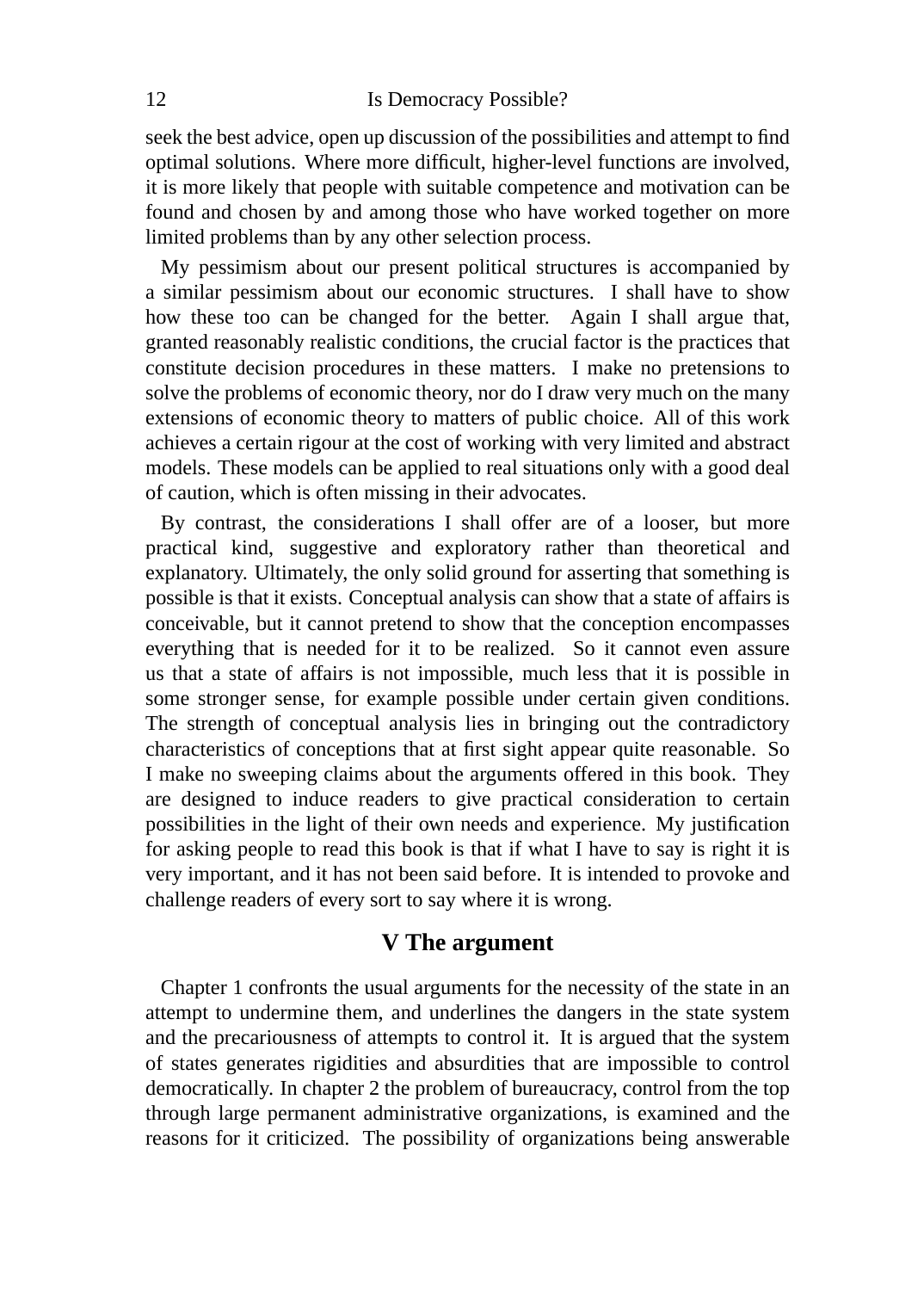directly to those affected by their decisions is explored and the problems of such a system clarified.

Chapter 3 undertakes a sustained critique of voting, emphasizing the paucity of the information a vote can convey, the futility of the individual vote in mass assemblies and the impossibility of voters becoming well informed. The defects of party politics and the incapacity of reforms in systems of voting to remedy them are detailed. This critique is followed by an argument that statistically representative decision making bodies would provide a means of meeting all the major objections to electoral politics, as well as providing a means of breaking bureaucracies down into small units under the direct control of those they affect.

Chapter 4, having briefly surveyed the inadequacy of a pure market economy to provide public goods and reasonable access for all to the means of production, outlines a proposal for a market society in which various productive resources are vested in different trustee bodies. These trustees would be independent of each other and not subject to any central policymaking or executive body. They would lease productive resources to firms at prices that would cover the need for public goods, and safeguard other community requirements. The argument is that demarchy would constitute an adequate social control of production in a market economy and provide satisfactory security for all.

In chapter 5 various features of and objections to this system of public decision-making that I call "demarchy" are examined, and the hopes that might reasonably be placed in it are detailed.

A reader who is anxious to get to the heart of the matter might start at chapter 3, or even at the third section of that chapter, where the working principles of demarchy are outlined, and proceed to chapters 4 and 5.

I have many ideas about the practical details of implementing demarchic principles that are not mentioned in this book. To do so would have been misleading. What I am anxious to produce is a radical reappraisal of the whole problem of public decision-making. Once people accept the possibility of demarchy they rapidly find themselves coming up with an abundance of suggestions about how it might work in practice. It is one of its great strengths that it makes experimentation in thought and practice infinitely easier than in state-governed societies. It thrives on diversity.

#### **Notes**

1. For a good critical survey of contemporary theories of democracy see Jack Lively's *Democracy* (Oxford, Basil Blackwell: 1975). My work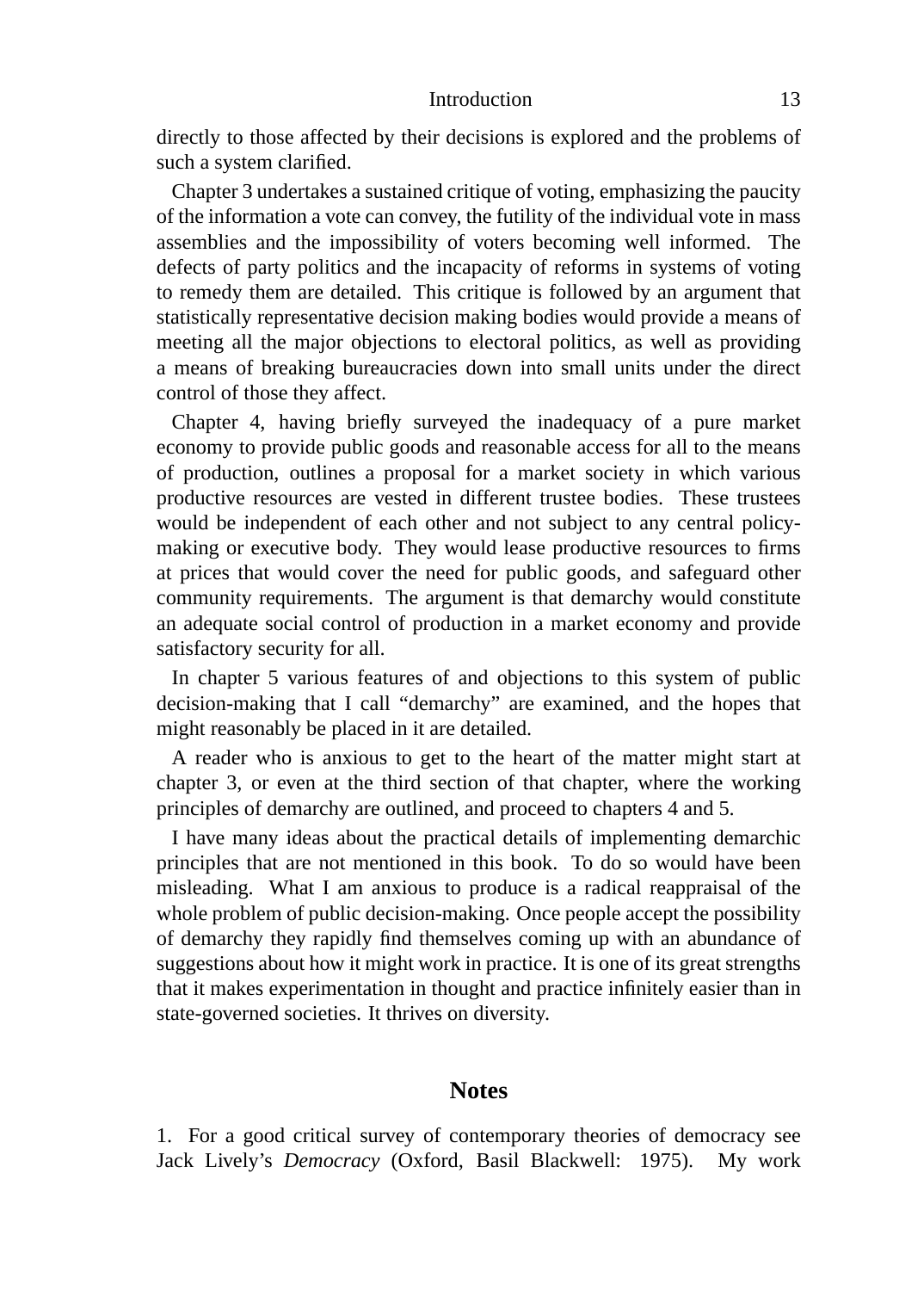is much indebted to the works of R. A. Dahl, especially *A Preface to Democratic Theory* (Chicago, University of Chicago Press: 1956); *Polyarchy: Participation and Opposition* (New Haven, Yale University Press: 1971) and *Dilemmas of Pluralist Democracy: Autonomy vs. Control* (New Haven, Yale University Press: 1982). Dahl has coined the useful term "polyarchy" to designate the regimes we usually call democratic in Western countries.

2. On ancient democracy see M. J. Finley, *Democracy, Ancient and Modern* (London, Chatto and Windus: 1973) and E. S. Stavely, *Greek and Roman Voting and Elections* (London, Thames and Hudson: 1972). All officials other than generals were appointed by lot in Athens, and the business of the assembly was handled and the agenda set by the council of five hundred, again chosen by lot, working through its smaller executive. Another place where appointment by lot was used extensively was in early renaissance Florence. There, however, the proportion of citizens eligible for office was a good deal smaller than in Athens. The reasoning behind the preference for sortition was simple and sound. If people had to choose they would attempt to elect the best candidates. The candidates with upper-class backgrounds would normally appear superior. The result would be rule by upper-class people who engaged in demagogy rather than democracy. British political history nicely illustrates this point. In other Western countries, where class differences are not so clearly marked and socially respected, the result of elections is a professional stratum of politicians whose class connections are more significant than their origins. Of course, it has usually been taken for granted that democracy is inferior to rule by the best. The dominant verdict in Western political thought is in favour of electoral aristocracy.

3. "Demarchy" is an archaic word which Hayek used to describe the view he advocated in *Law, Legislation and Liberty* (3 vols., London, Routledge and Kegan Paul: 1973, 1976, 1979). How ever, since he did not employ it persistently, it has not passed into current use and I feel justified in attempting to appropriate it.

4. Rousseau still made this assumption about class societies, though not about classless societies, *Social Contract*, Book IV, Chapter 3. To Godwin, however, writing at the end of the eighteenth century, sortition seemed a merely superstitious practice. The point had been lost.

5. The complexities of problems of rational public choice have been studied intensively in recent years. The best survey is that of D. C. Mueller, *Public Choice* (Cambridge Surveys of Economic Literature), (Cambridge, Cambridge University Press: 1979). See also H. Van den Doel, *Democracy and Welfare Economics* (Cambridge, Cambridge University Press: 1978).

6. The great exponent of this doctrine is John Rawls, *A Theory of Justice* (Cambridge, Mass., Harvard University Press: 1971). There is a very large